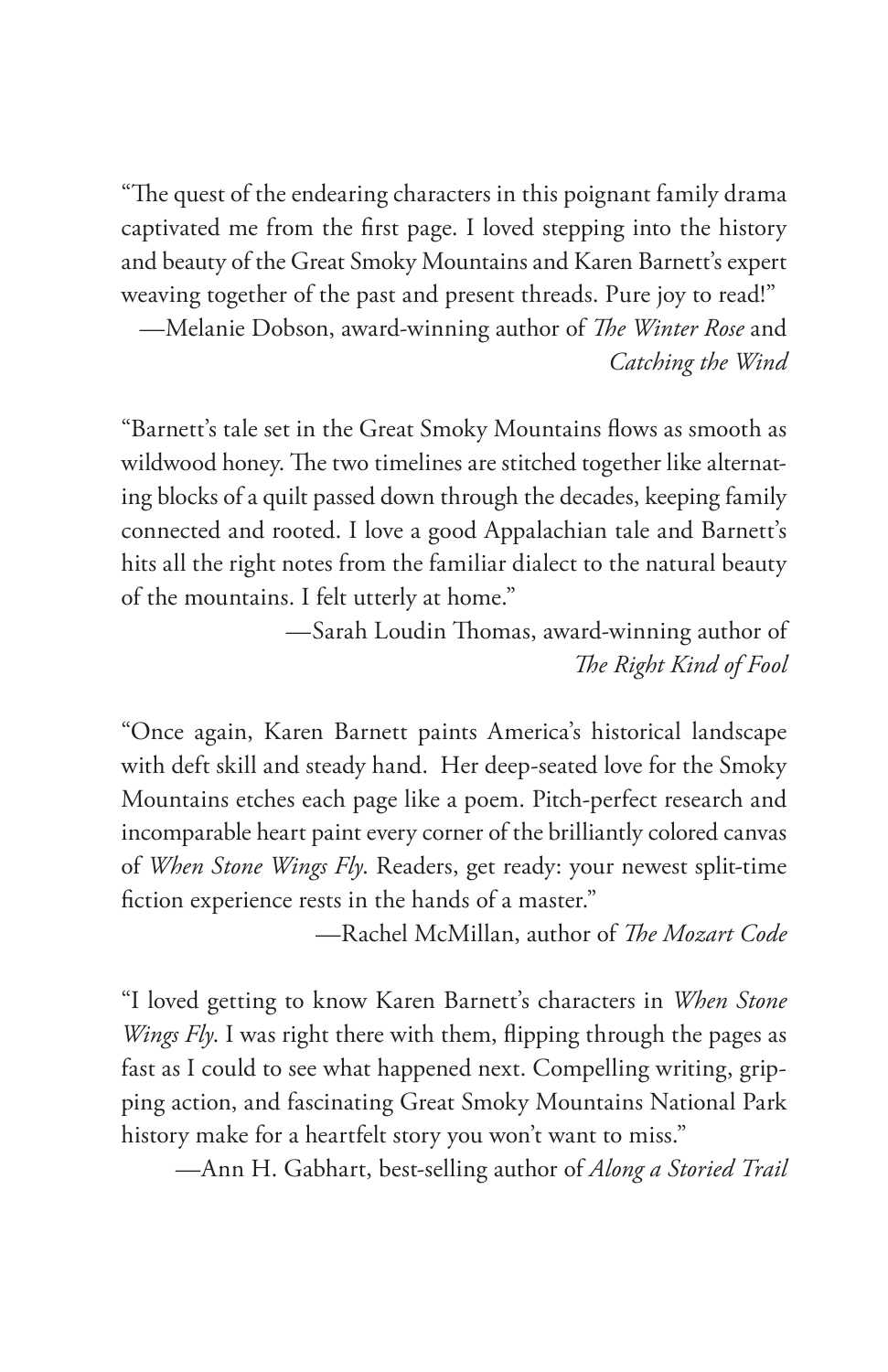"As a former park ranger, Karen Barnett knows the landscape of mountains, rivers, forests, and trails—and the inner workings of the National Park Service, both historical and present-day. Both leap to life in the pages of this time-slip novel set in the Great Smoky Mountains National Park where, faced with irrevocable change, one woman struggles to preserve what's left of her family and her mountain home, while another seeks to piece together a mysterious family history shattered long ago. Forging our dreams while holding them in open hands is a dichotomy poignantly explored by the engaging characters in this heart-tugging and surprisingly suspenseful tale."

—Lori Benton, Christy Award–winning author of *Burning Sky* and other historical novels

"*When Stone Wings Fly* brings to light a little known time period in history when the glory of National Parks usurped on the ownership of private lands. But more than that, this is a heartrending story of belonging, a place to call home, and what family truly is in spite of grievous errors and the turbulence of life. I was entranced in this tale of the Smoky Mountains, devouring it to the last page, and pondering its message long after the book was closed. As a dual-time author and reader, I can truly say that Karen Barnett has provided a story equally captivating in both time periods, and the ties of ancestry continue to show how intricately woven the past is to our present. This will be a cherished story on my bookshelves for years to come."

> —Jaime Jo Wright, author of *The Souls of Lost Lake* and Christy Award–winning novel *The House on Foster Hill*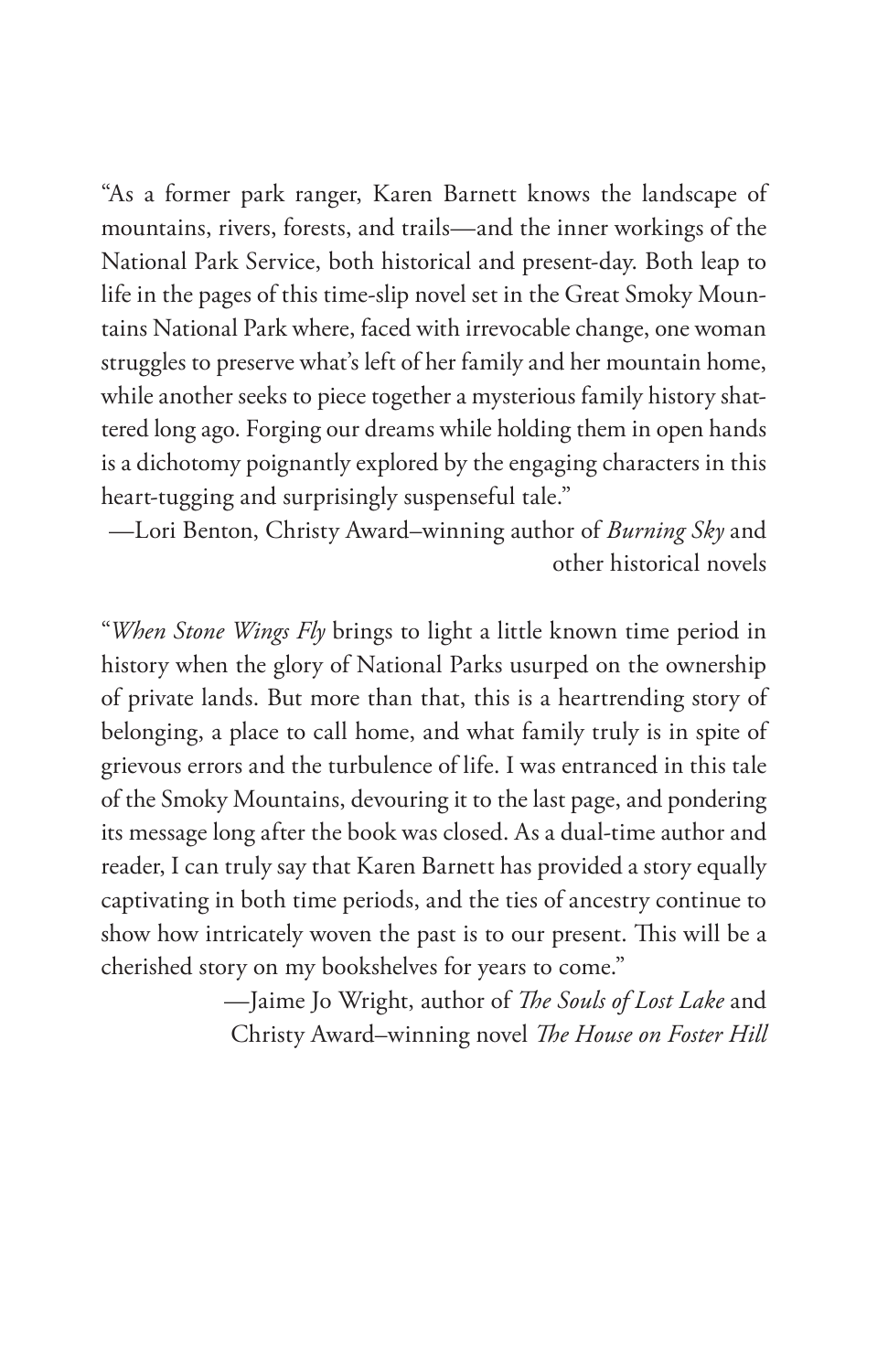## WHEN STONE WINGS FLY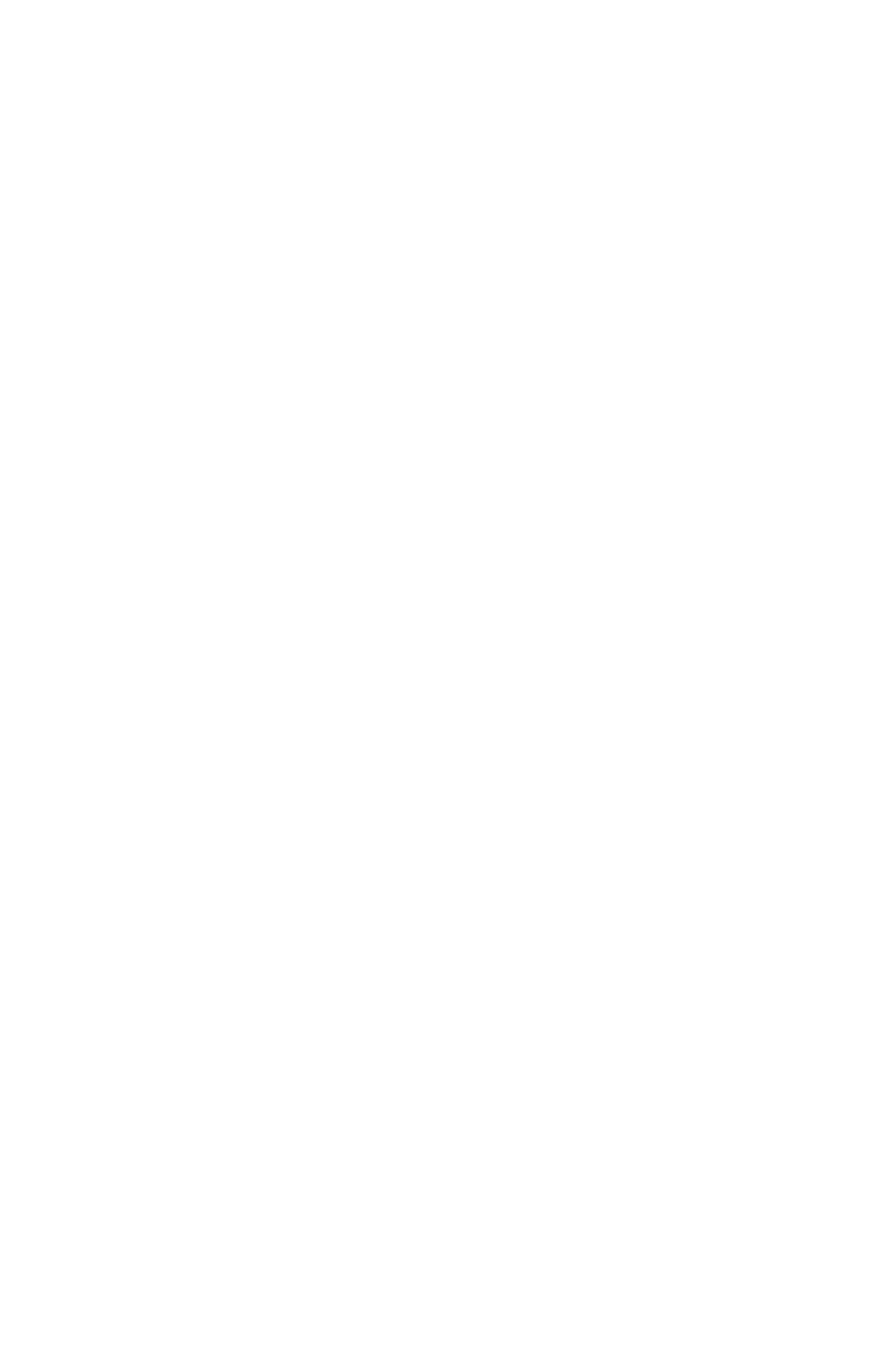# WHEN STONE WINGS FLY

A Smoky Mountains Novel

### Karen Barnett

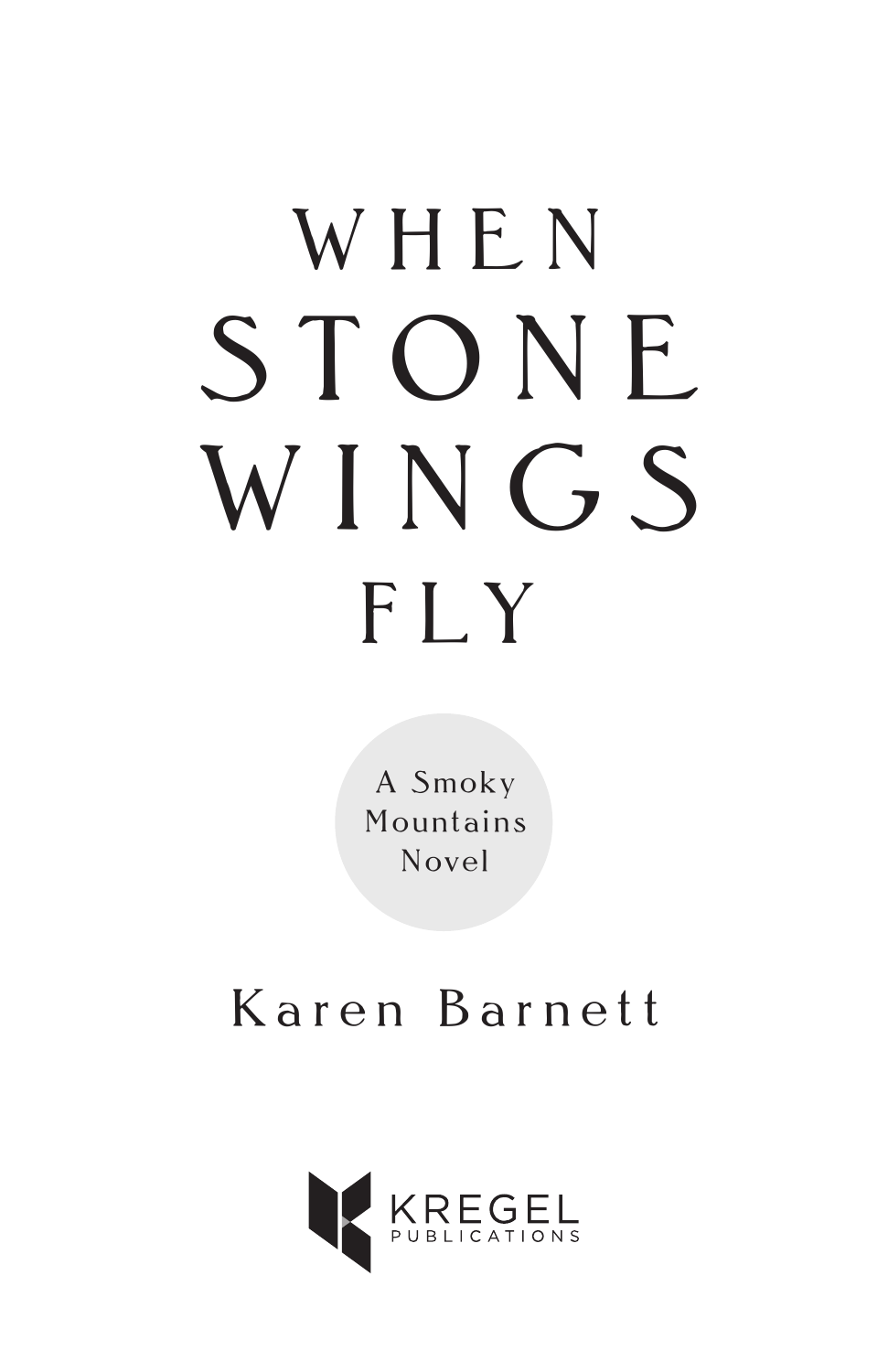*When Stone Wings Fly: A Smoky Mountains Novel* © 2022 by Karen Barnett

Published by Kregel Publications, a division of Kregel Inc., 2450 Oak Industrial Dr. NE, Grand Rapids, MI 49505. www.kregel.com.

All rights reserved. No part of this book may be reproduced, stored in a retrieval system, or transmitted in any form or by any means—for example, electronic, mechanical, photocopy, recording, or otherwise—without the publisher's prior written permission or by license agreement. The only exception is brief quotations in printed reviews.

The persons and events portrayed in this work are the creations of the author, and any resemblance to persons living or dead is purely coincidental.

All Scripture quotations, unless otherwise indicated, are from the King James Version.

Scripture quotations marked (NLT) are taken from the Holy Bible, New Living Translation, copyright ©1996, 2004, 2015 by Tyndale House Foundation. Used by permission of Tyndale House Publishers, Carol Stream, Illinois 60188. All rights reserved.

#### **Library of Congress Cataloging-in-Publication Data**

Names: Barnett, Karen, 1969- author. Title: When stone wings fly : a Smoky Mountains novel / Karen Barnett. Description: Grand Rapids, MI : Kregel Publications, [2022] | Series: A Smoky Mountains novel Identifiers: LCCN 2021063004 (print) | LCCN 2021063005 (ebook) | ISBN 9780825447174 (paperback) | ISBN 9780825477645 (epub) | ISBN 9780825469176 (kindle edition) Classification: LCC PS3602.A77584 W45 2022 (print) | LCC PS3602.A77584 (ebook) | DDC 813/.6--dc23 LC record available at https://lccn.loc.gov/2021063004 LC ebook record available at https://lccn.loc.gov/2021063005 ISBN 978-0-8254-4717-4, print

ISBN 978-0-8254-7764-5, epub ISBN 978-0-8254-6917-6, Kindle

> Printed in the United States of America 22 23 24 25 26 27 28 29 30 31 / 5 4 3 2 1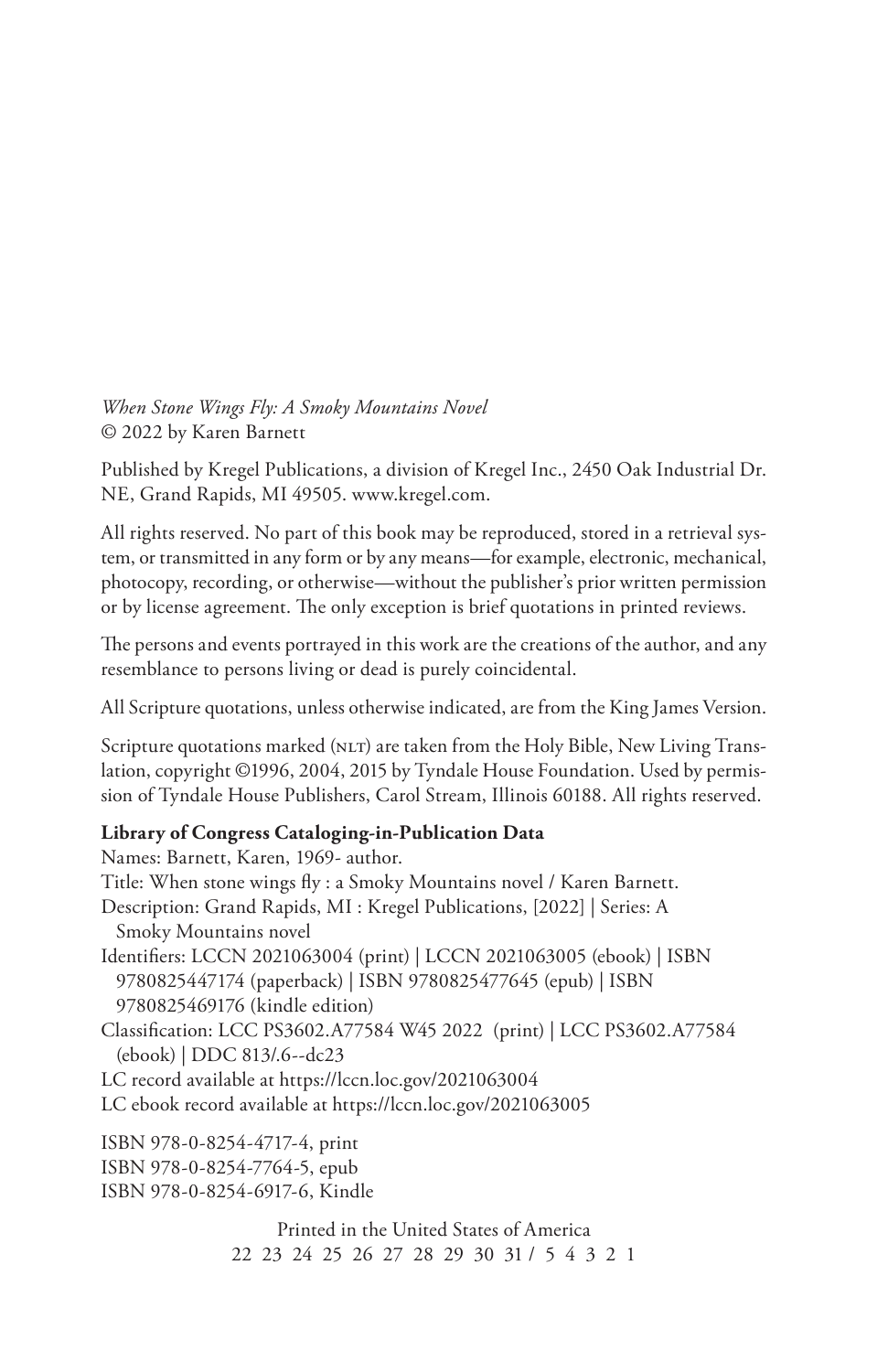To the people of the Great Smoky Mountains all who went before and all those yet to come.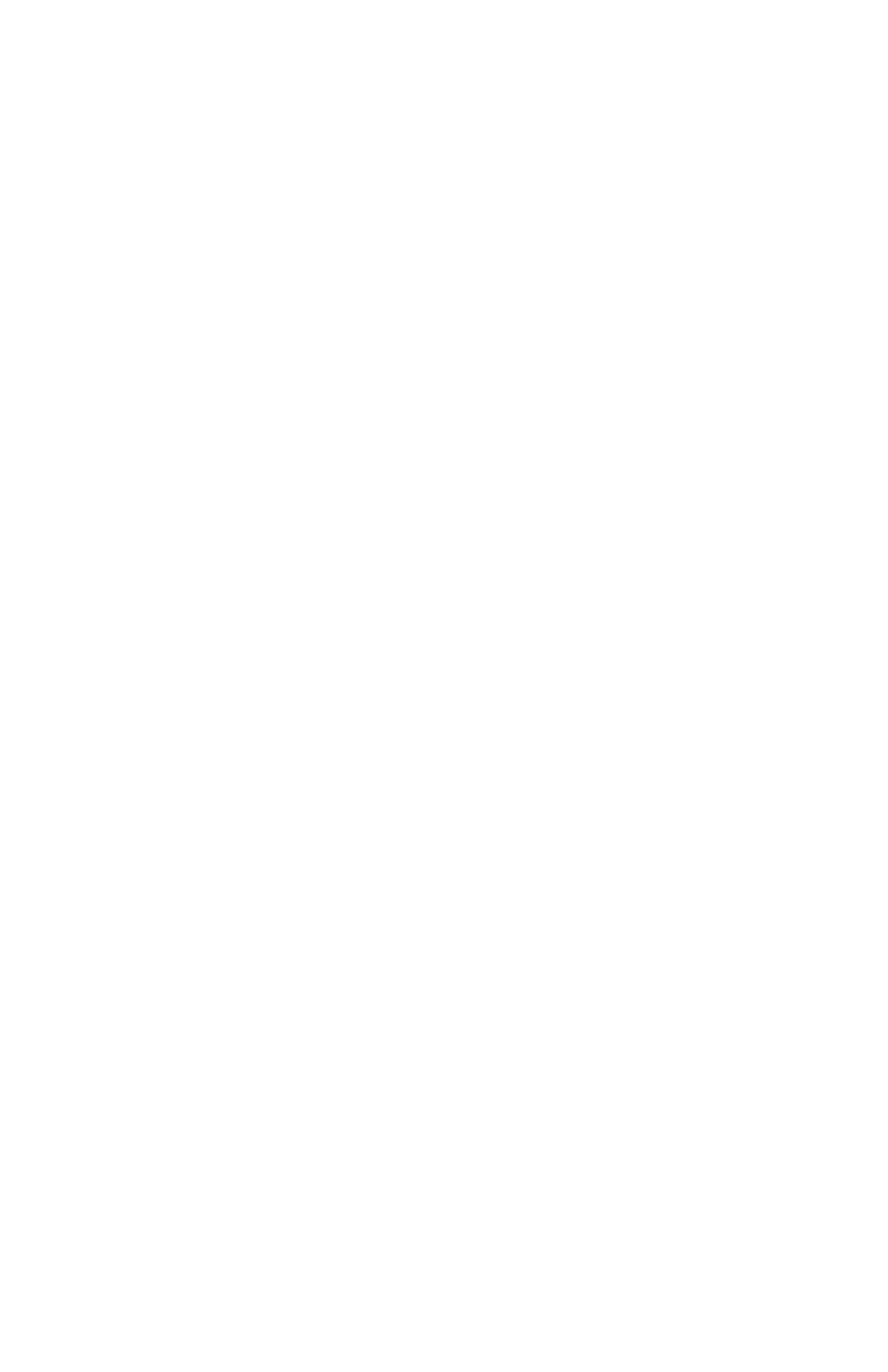#### PROLOGUE

#### Great Smoky Mountains National Park March 1942

THESE MOUNTAINS HID countless secrets—what was one more?

Benton rolled the tiny stone bird between his dirt-stained fingers, studying it in the last vestiges of sunlight coming over the ridgeline. *Her ridge*. Benton would never have claim to the mountain, no matter how many years he'd toiled making a life for himself here. He glanced up at the river rocks forming the cabin's tall chimney. He'd mended it just two months ago. How long until the forest reclaimed that as well?

He slipped the small figurine into his shirt pocket as the screech of an owl cut through the evening stillness. Jamming the shovel into the hard-packed dirt, he ripped a chunk of the earth free. Disturbance was the lifeblood of the forest. Even though Rosie's family had walked this land for generations, in truth the woods were constantly reinventing themselves. Dying and coming alive with every breath, every leaf, every new sunrise.

But if he worked at it hard enough, one thing might stay.

Sweat trickled down his back as he deepened the hole, opening a scar in the black soil. Tossing the shovel aside, he nestled the stone into the ground like a babe in its bassinet. No matter what happened to the cabin—to the land—this little piece of Rosie's heart would stay.

Turning away, he gazed around the small clearing. His daughter stood by the coop, using a twig to tap a playful rhythm on the metal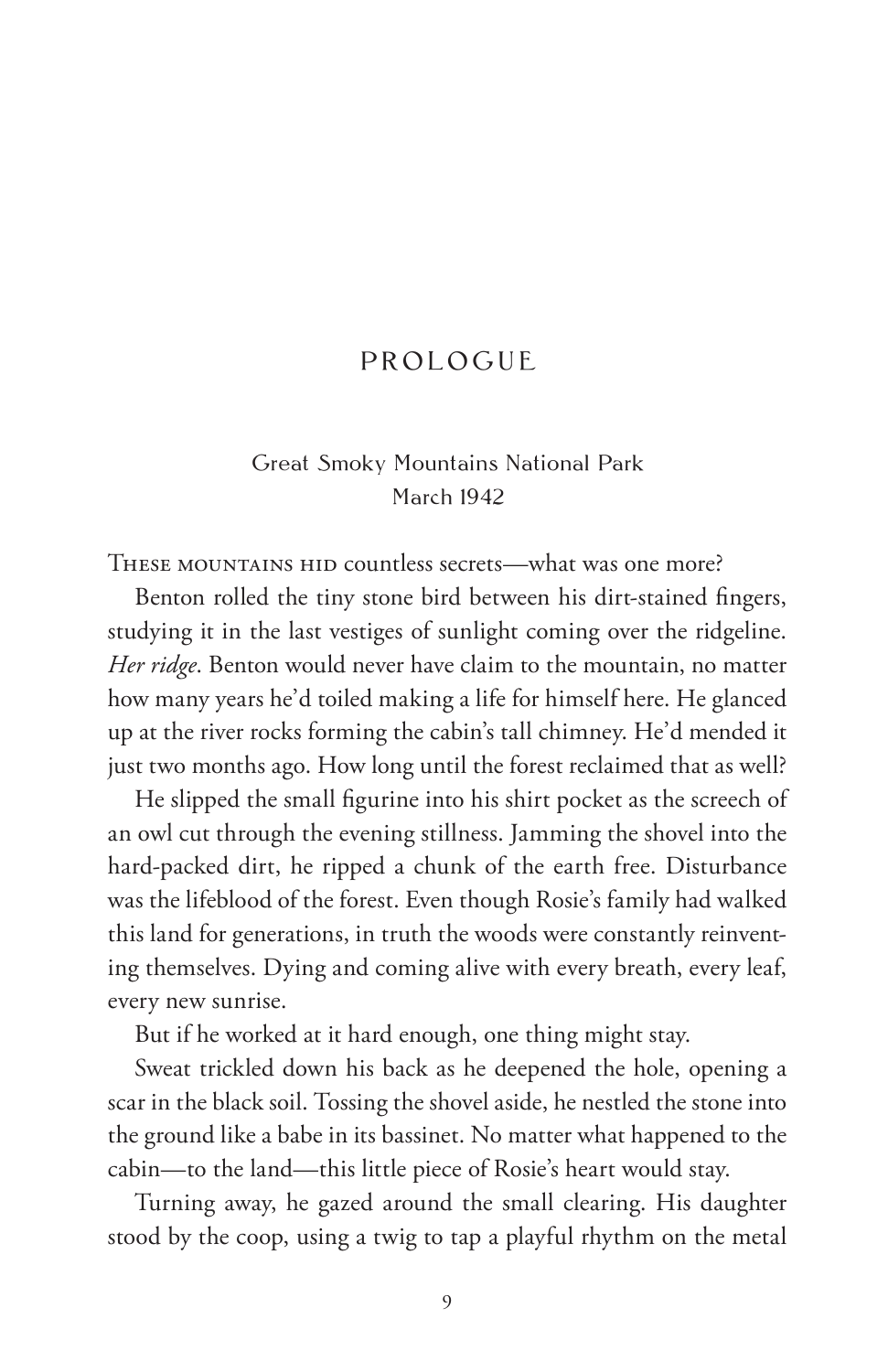wire. He wiped his dirty palms on his trousers before reaching for her hand. "Come on, McCauley. It's time to go."

She stared at him, her big brown eyes so much like Rosie's that his throat nearly closed. "Where are we going, Pa?"

He clasped her fingers in his, unable to answer. Thankfully, she fell into step beside him without asking a second time. Maybe someday he could find the words to explain to his daughter how the gunshot that had stolen her mother's life had taken their home as well.

Or maybe he never would.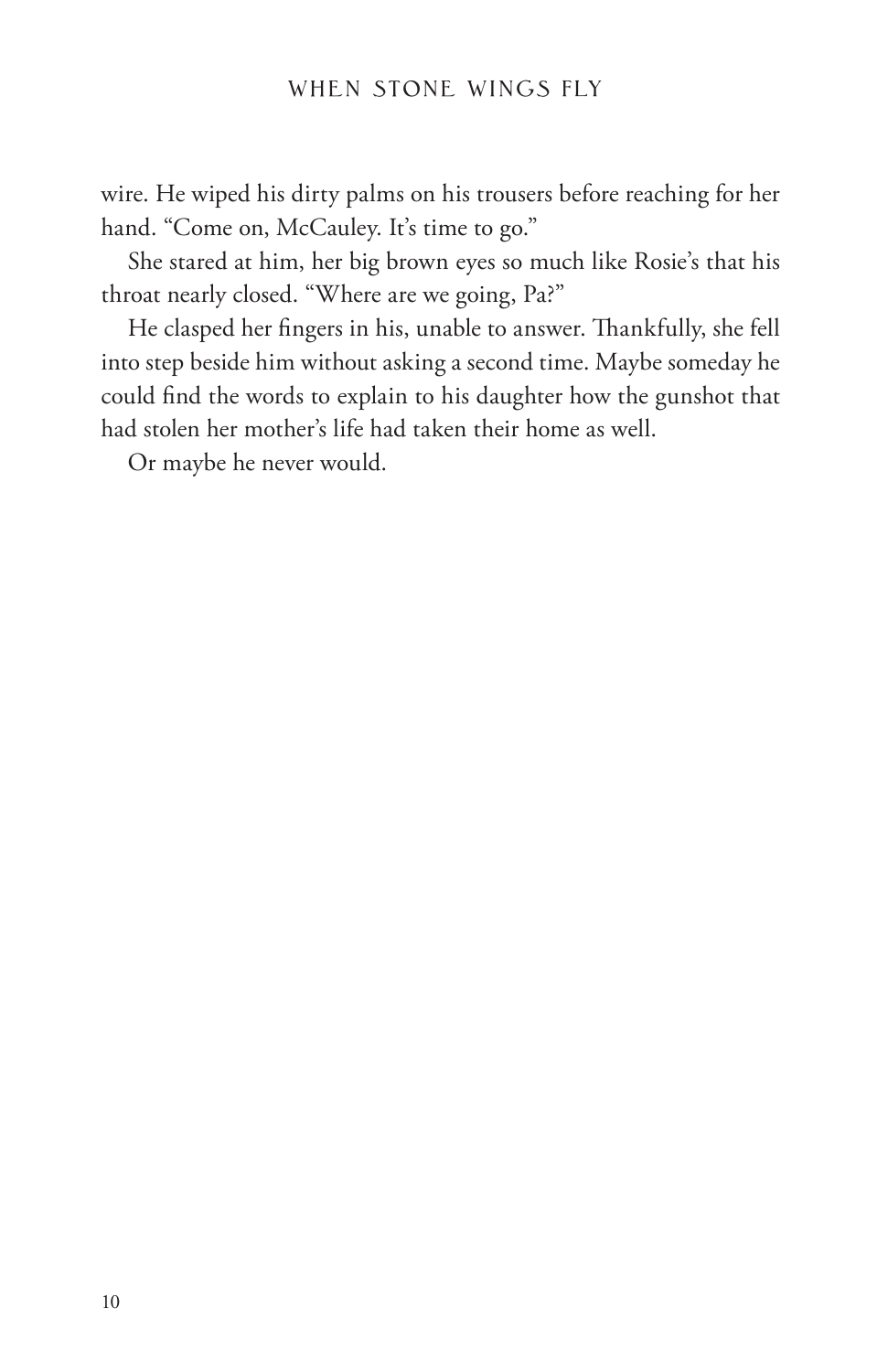#### Nashville, Tennessee Present Day

1

FOUR YEARS OF college and she was back to juggling plates? This was not how she pictured her life at twenty-seven. Kieran swung a purse over her shoulder and made for the diner's rear door. "Can you use me on the breakfast shift, Ash? I need some hours."

Her friend, the owner and manager, hefted a stack of plates into a bin. "You practically live over at SeniorCo. Don't they pay you for all your work there?"

*When the funding allows.* "They'll sort it out, but for now—"

"Of course. We can give you a few hours tomorrow, but I've got some new girls coming in for the lunch rush."

Her husband, Nick, lifted a basket of shrimp from the fryer and gave it a quick shake. "Heading out already? Got a hot date or something?"

"You bet. With a handsome hero. Navy SEAL." Kieran edged past the prep tables, careful not to bump the salad fixings on her way out.

"Haven't you finished reading that military novel yet?" Ash wrinkled her nose. "You know I'm next in line. I've been done with book one for a week. How long are you going to make me wait?"

Nick grinned as he scooped the fried shrimp onto a serving platter. "I should have guessed. You don't strike me as the type to hang out with sailors. Now, army? Those are the heroes."

"We all know *you* are, at least." Kieran patted his arm as she passed.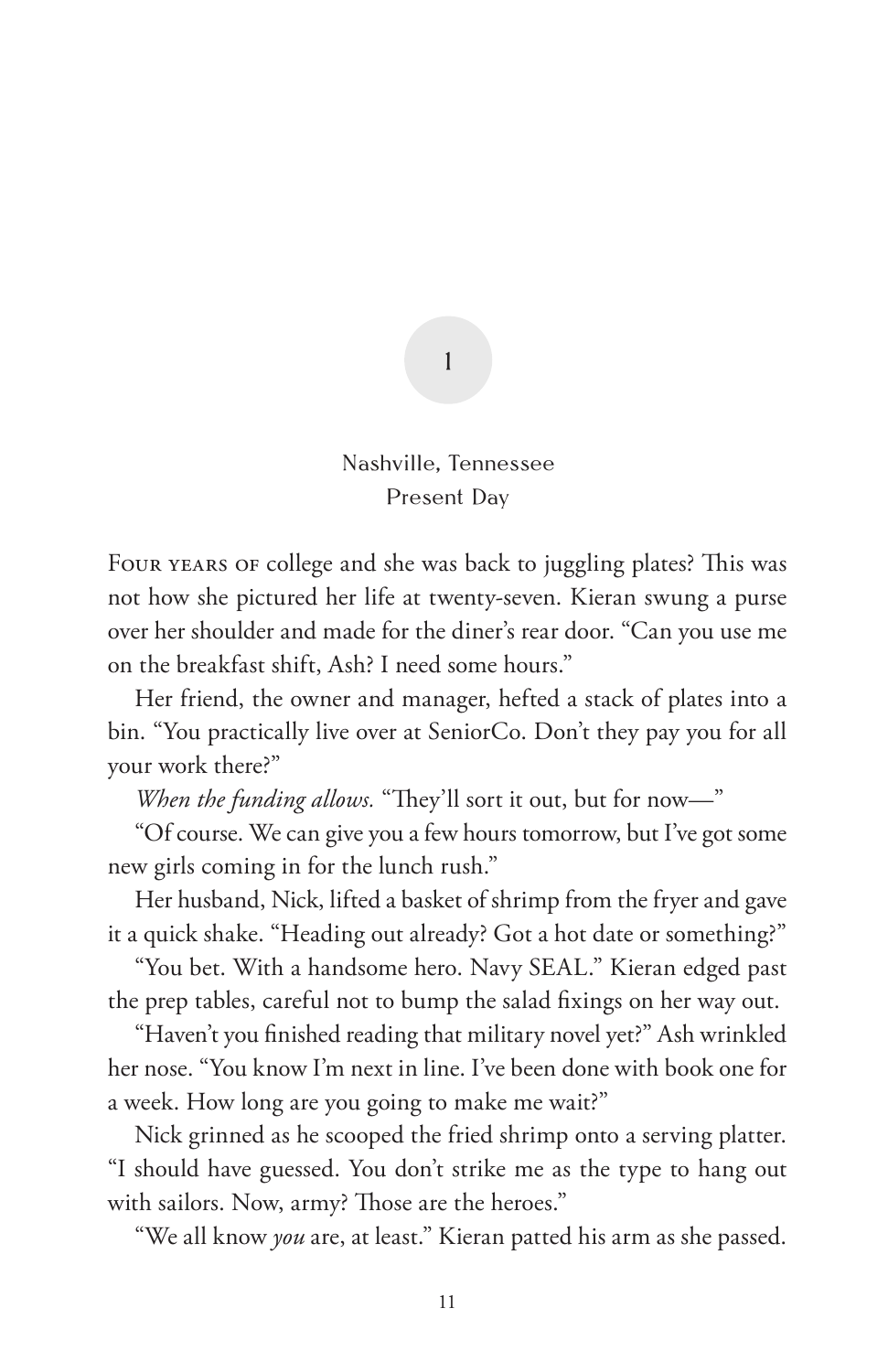Nick had done two tours in Afghanistan, and Ashleigh had been relieved when he'd finally left active duty. Opening the Gray Gull had been the culmination of a lifelong dream. All seafood, all the time. It didn't matter that the closest beach was a seven-hour drive from Nashville.

Ash clucked her tongue. "SEAL, Green Beret—does it matter? As long as he's got muscles and a sweet smile." She winked at her husband.

Kieran hid a laugh as she waved to her friends and ducked out into the fresh night air, away from the lingering odor of fish and fries. As long as said hero was safely ensconced in the pages of a novel, she was happy. That was how she liked her men—imaginary. Those were the fellows you could trust.

Parking her ancient Volvo outside of Sycamore Terrace Senior Living, Kieran took a moment to gather herself. Would Gran be awake this late? She checked her phone to find five messages from desperate families who'd searched SeniorCo's website for information on emergency housing, finances, and Medicaid. She'd be up late tonight reading through their questions and helping to find placements for their loved ones. If only there were enough affordable options for everyone. The problem tugged at her heart. No one's mother, father, or grandparent deserved to be on the street. A community that didn't care for the most fragile among them had no right to be called a community.

But first, her own gran needed her.

Kieran retrieved her knitting bag off of a heaping laundry basket in her back seat and tucked it under her arm. The half-finished sweater was a disaster, as always, but Granny Mac would save it.

She locked the car and hurried inside the squat brick building, barely pausing to wave at the night nurse and scoop up a visitor's badge from the front desk.

Gran dozed in her chair, the throw blanket on her lap a swirl of orange, purple, pink, and blue, like the darkening sky outside the window of her small apartment.

Kieran studied the tiny woman, so peaceful in sleep, such a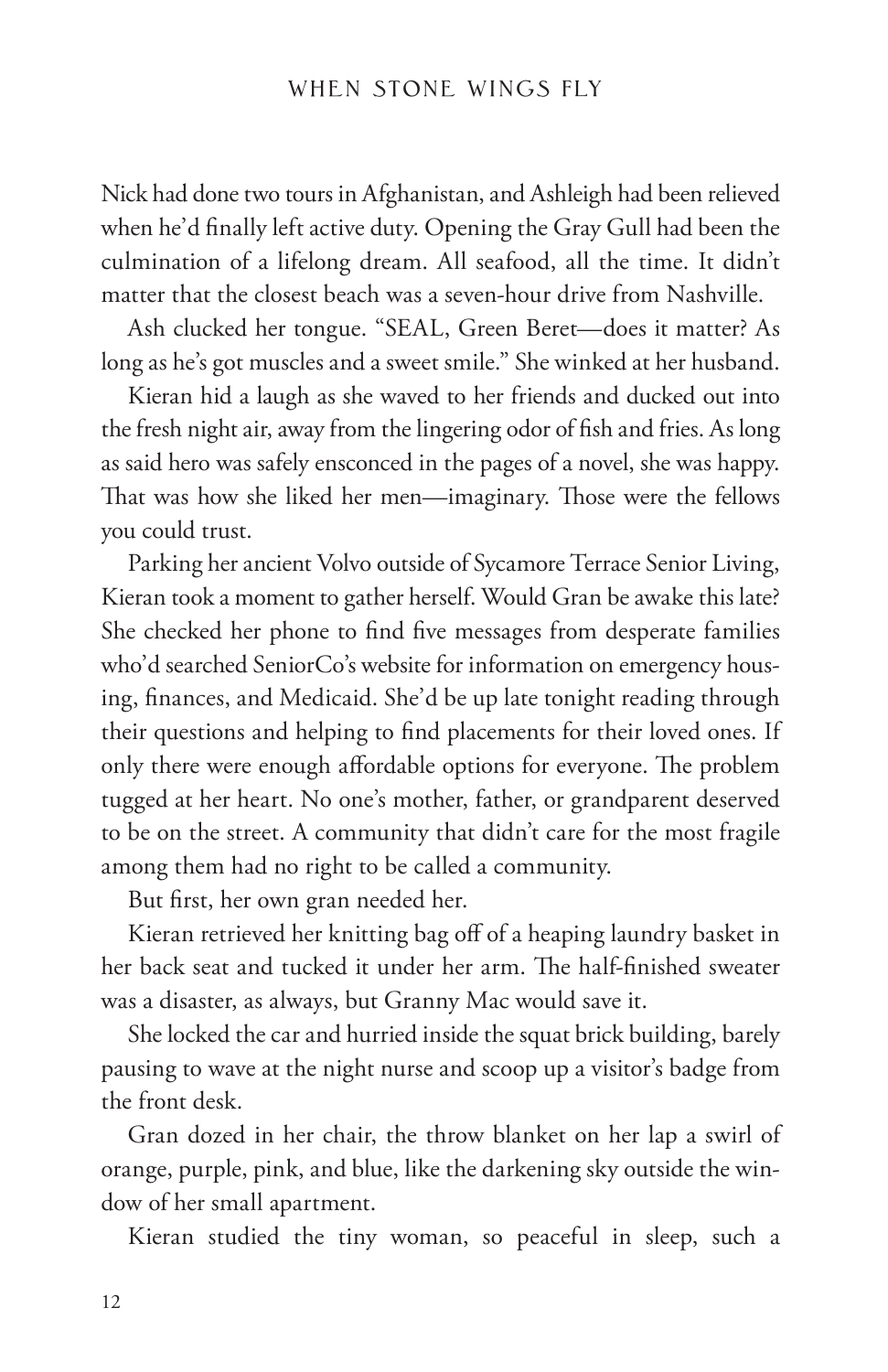powerhouse when awake. Kieran brushed her arm. "Gran? Can I help you get into bed?"

Granny Mac's eyes fluttered. "What? No. I wasn't sleeping." Her fingers clutched the throw. "I was knitting. See? Almost done." Her brows pulled tight as she rumpled the afghan. "I must have dropped my needles. Where did they get to? I don't want to lose any stitches."

She'd probably owned the blanket for decades, but Kieran knew better than to point it out. "Don't worry, Gran. We'll find them." Pulling a stool close, Kieran sat next to her and patted her hand. "I'm happy to see you."

Gran's brown eyes clouded. "I'm sorry, dear, but I don't . . ."

"It's Kieran. Michael's daughter." Saying her father's name always left a bad taste in her mouth. He was nothing but the flimsy thread linking her to this wonderful woman, and his choices had left Kieran as lost as a dropped stitch.

"Mike's—" Her lip quivered. "Of course you are. You look so much like my mother. Have I told you about her?"

"Some." Kieran reached for the half-full coffee cup sitting on the end table. "Would you like me to pop this in the microwave?"

Gran frowned, her pinched face reminding Kieran of a cotton shirt that had been crumpled at the bottom of a drawer for too long. "No, ghastly stuff. There's some blackberry tea on the counter. I love that blend. It tastes like the mountains—"

"—especially if you add honey." Kieran finished the words as she headed for the tiny kitchen. They'd need to move Gran to the memorycare wing soon. She really shouldn't have access to a stove.

"How's work, sweetie?" Gran leaned back in the chair. "What is it you do again?"

Kieran smiled. "Oh, a little of this, a little of that." She'd tried explaining her life to her grandmother before, but it never stuck.

"So long as it keeps a roof over your head." Gran dug into the seat cushion beside her, apparently still looking for the knitting needles.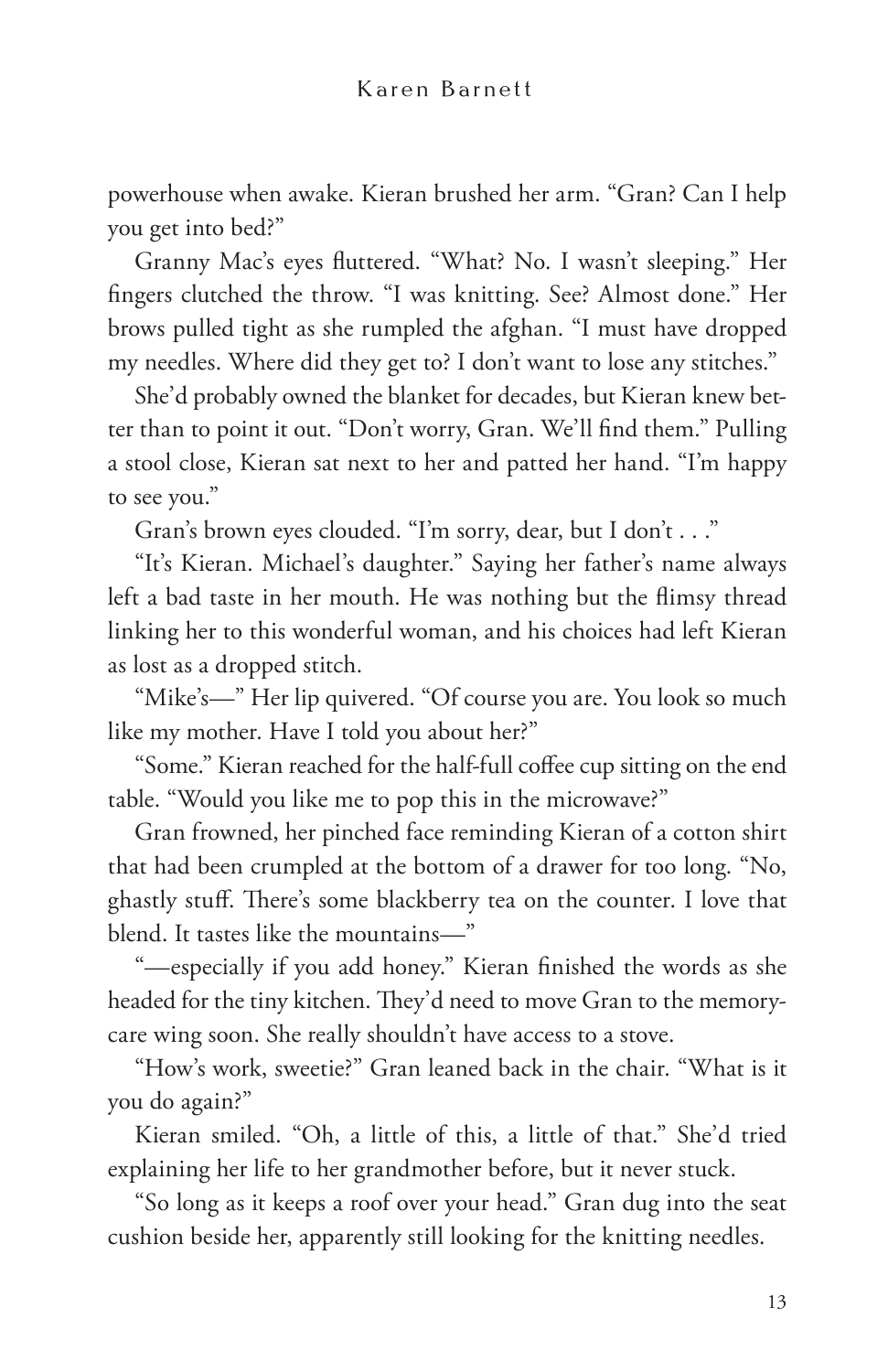*If only.* Kieran found the tea-bags and retrieved the honey from the cupboard. Few things brought Granny Mac joy like the sweet tastes of her mountain home, though how her grandmother could identify the difference between Appalachian honey and store-bought made little sense to Kieran.

After filling their cups, Kieran returned to the chairs and settled in, exhaustion dragging at every muscle. She needed sleep, but she hungered for this connection even more than a little shut-eye. Gran's stories helped fill the holes left from Kieran's fractured childhood.

"You look so much like my mother, dear." Gran repeated the words as she took a sip of the tea. "Have I told you about her?"

Kieran rested her head against the upholstered seat, fighting to keep her eyes open. What was once more? "Tell me."

"I used to love listening to her and Papa talking late into the night on our front porch. Sometimes I was already tucked into bed up in the loft, and I'd fall asleep to that gentle sound. Then I'd awaken to her singing as she cooked breakfast. Papa said she was like a bird, always a song on her lips."

"This was in the Smokies?"

Gran nodded, a faint smile touching her face. "She had a little stone bird she kept in her apron pocket too. I think it had belonged to her Cherokee great-grandmother. She used to let me hold it." She stared down at her own knobby knuckles, as if seeing them for the first time. "Wish I still had it. I could pass it on to you."

"What happened to it?" It wasn't unusual for items to go missing when someone went into a care facility. It was one of the issues she dealt with in senior services.

A frown darkened Gran's face. "Where did those needles go? I've got to get this blanket finished."

Kieran reached for her bag. Sometimes it was better to let the memories scatter like autumn leaves, falling wherever the wind took them. Demanding answers only made Gran anxious. "I brought the sweater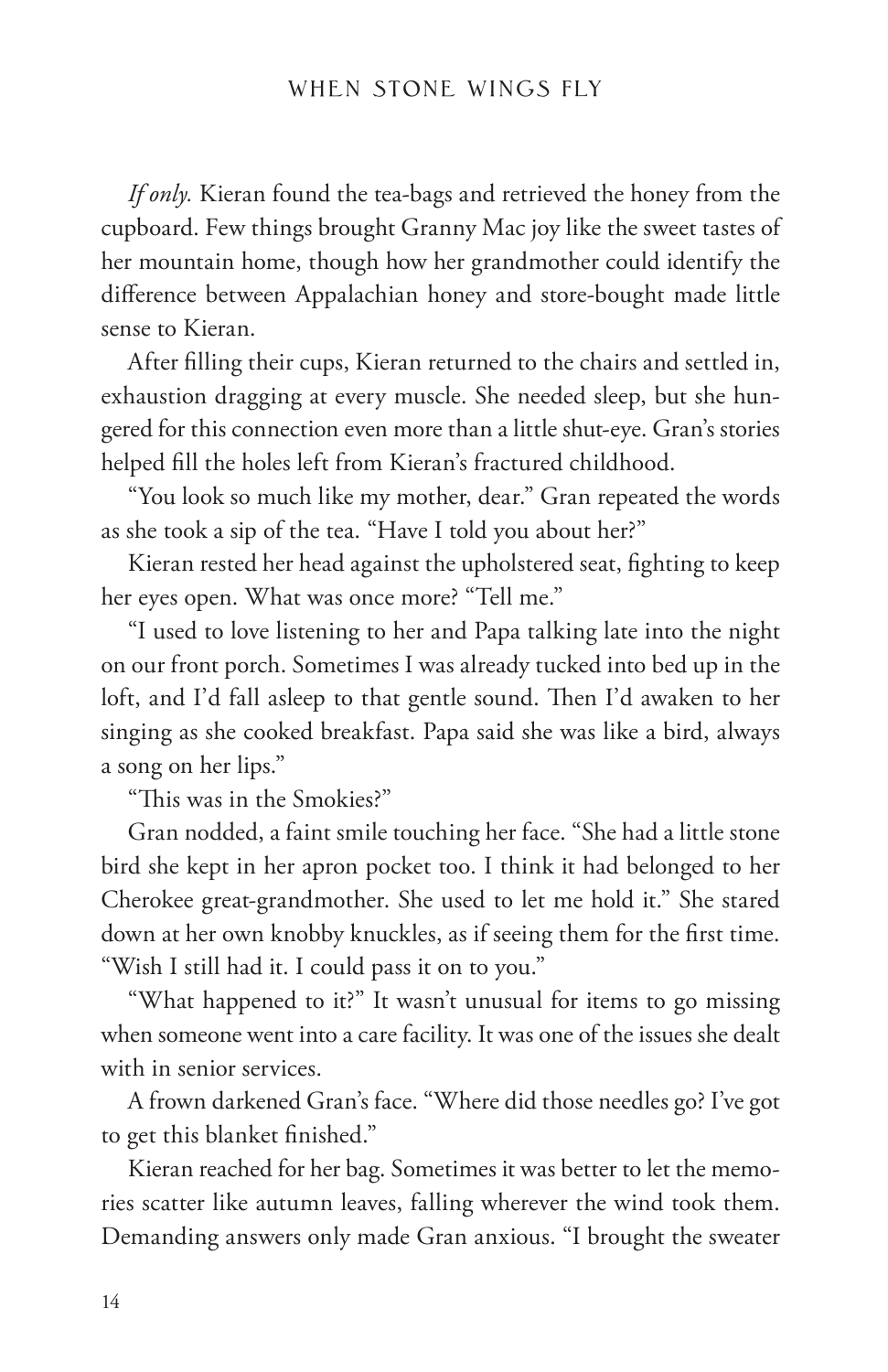I'm working on. I hoped you could help me. It's a bit of a mess." She pulled the misshapen object from her bag. Together they'd knitted and reknitted it several times. It was less about finishing a project and more about providing Gran an anchor while they talked.

Gran drew it into her lap. "You're pulling the stitches too tight again. Relax your hands while you're knitting—don't strangle the needles. The joy happens in the open spaces between the loops. Otherwise you'll get a solid wall of fabric instead of a supple, cozy piece." She demonstrated a few stitches. "A well-made sweater is like wearing a hug from someone you love, not a piece of armor to protect you from the world."

The words wove through Kieran's heart. "You make it sound so lovely, Gran."

"It had ought to be lovely, darling." She lifted the blanket from her knees and held it out, the folds opening to cascade down to her feet. "I made this'n for my mother." Her brows drew together. "Wait. That's not right. No, I made it *about* my mother."

"What do you mean?" Kieran set down her own knitting to touch the soft wool throw, the years causing the yarn to pill. Blue and violet blended into pink and orange.

"It was the view as the sun climbed up over the ridge and spilled into the holler each morning." She drew a shuddering breath. "Of course it already belonged to the park at that point."

"But you still lived there?"

"The government made Ma sign a paper saying she could live there until she died." Her eyes filled, tears coming more easily these days. "We thought we'd have more time." She dug a handkerchief from the pocket of her flowered housecoat. "Everyone thinks they've got all the time in the world, but that's not how it works. The world takes you when it will—when God wills. He knows best."

Kieran stilled, the thought creeping over her like a shadow. She'd only found Gran a few years ago, finally pulling together a semblance of family from the broken shards of her own childhood. If God wanted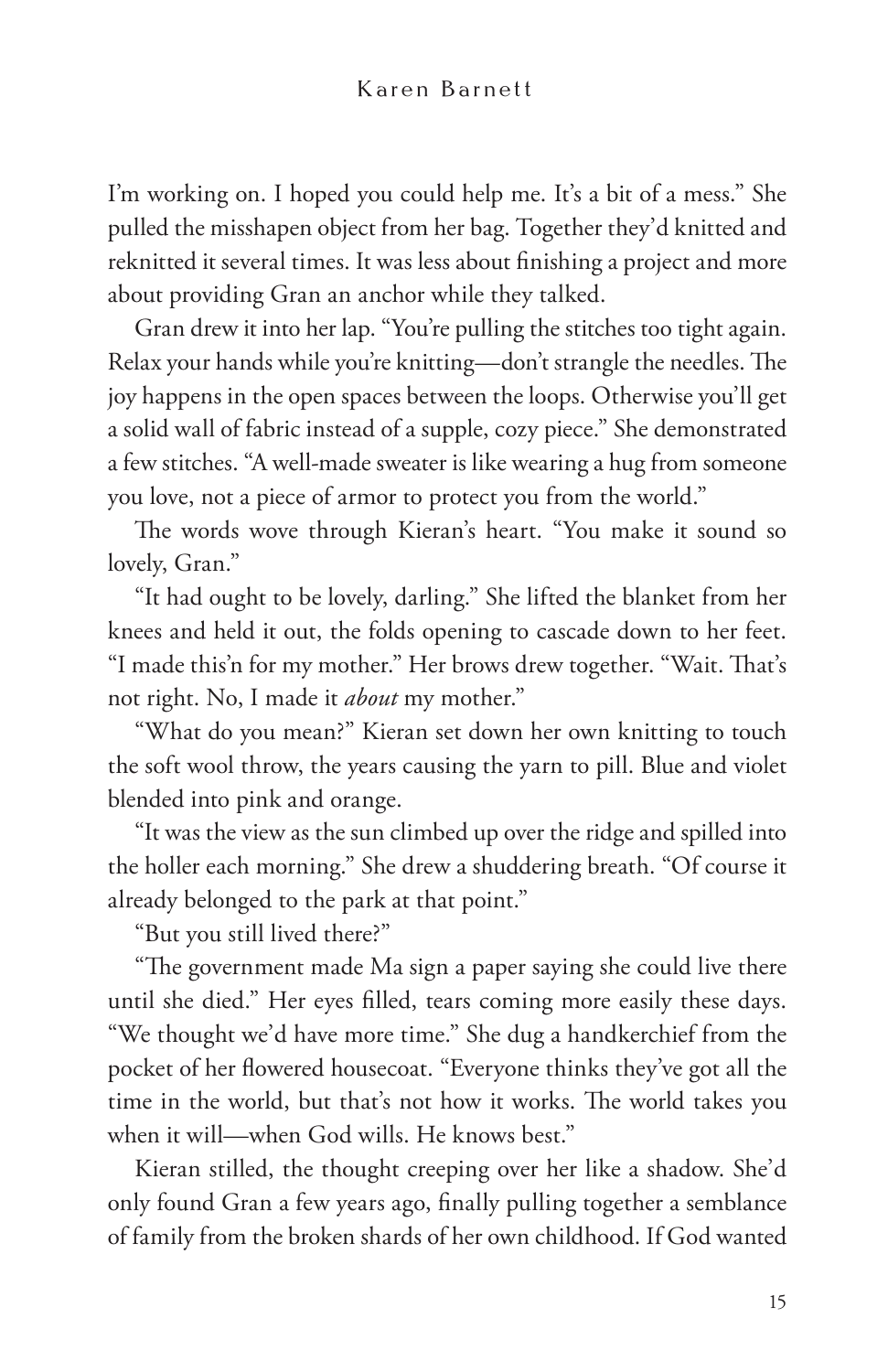her grandmother, He'd have to get through Kieran first. "What happened to her?"

"They'd only get the land if she died. It's what they wanted all along." Gran glanced toward the window, as if the answers lay outside in the fading evening light.

"What are you saying?" Kieran tucked the blanket around Gran's knees. "It isn't as if the government killed her, right?"

"Her stone bird's still on the ridge. Rosie's Ridge, Pa called it." She pulled in a quick sob, covering her mouth and rocking in the seat. "I wish I had it. I could give it to you. You've been so good to me."

"Gran." Kieran grabbed her hands and planted a quick kiss on her fingers. "You don't need to give me anything. It's been wonderful just to have you in my life these past few years. You're the family I never had."

"The land, the ridge. It's still there, right?" Her wide eyes sought Kieran's.

"Of course it is. It's part of Great Smoky Mountains National Park now. Protected for all time. Rosie's Ridge is safe."

Gran struggled to rise. "You ought to go get it. It belongs to you."

"The ridge? No—Gran, it doesn't." Kieran jumped to her feet, the perpetually half-finished sweater tumbling to the floor as she steadied her grandmother. *Don't argue with dementia.* Wasn't that what she told her clients' families? "Let's get you to bed. It's late. We can talk about it tomorrow."

"Kieran, loosen up those stitches. You hold everything too tight. Tension's no good."

Tension never helped, especially with memory issues. The joy happened in the open spaces, as Gran said. "I will. I promise."

As they walked toward the bed, Gran took Kieran's arm. "'If a bird wants to fly free, first it has to release the branch.' That's what my ma used to say. You can't do that if you squeeze too tight."

After she settled her grandmother into bed, Kieran used the cramped bathroom to change her clothes and wash away as much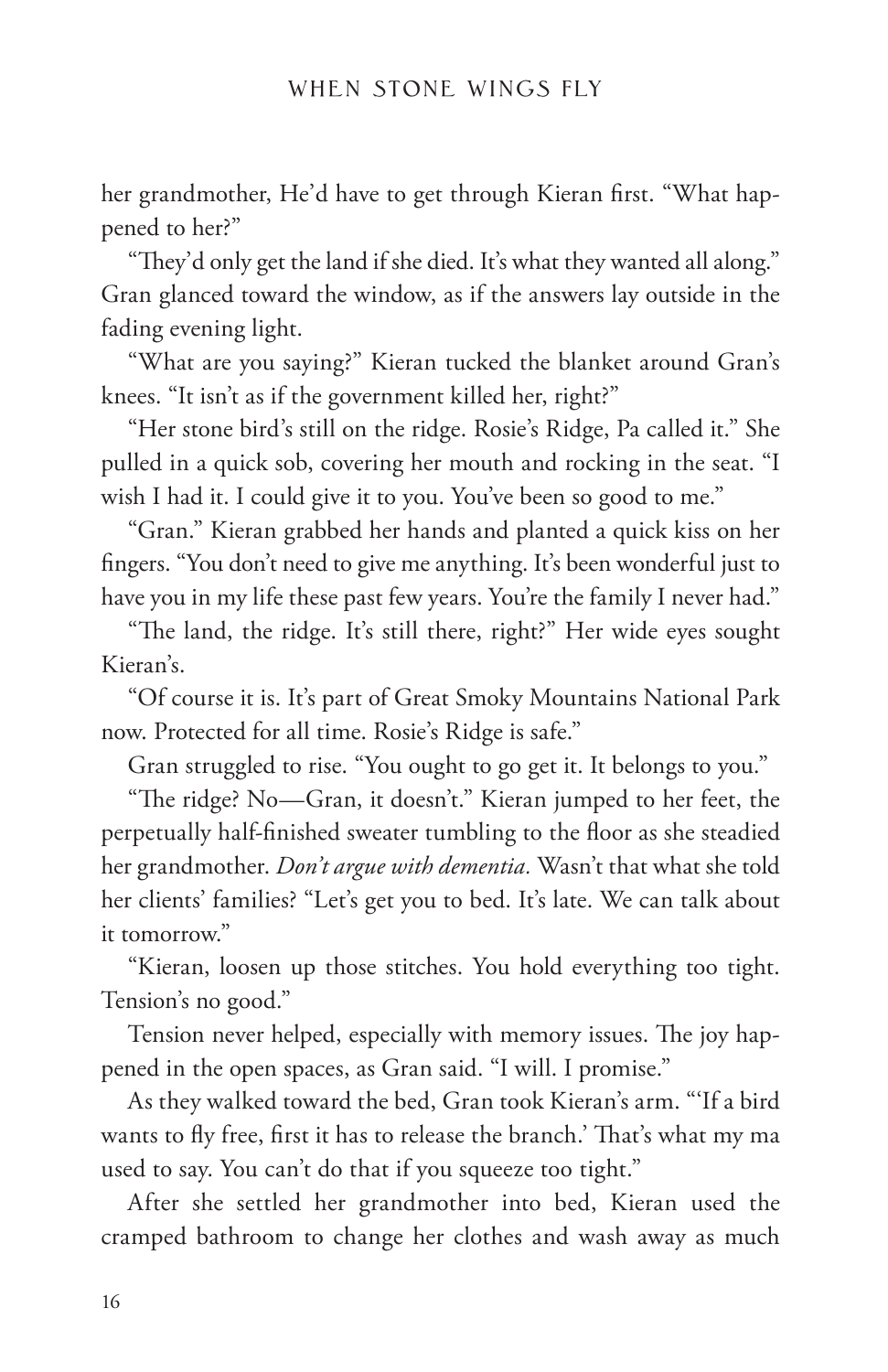of the *parfum de* fried fish as she could manage. Back in the car, she plugged her phone in to charge as she drove across town, looking for a good place to park for the night. Maybe she could sneak in a few minutes of reading before falling asleep in the passenger seat.

It had been four days since she'd been evicted from her apartment. Kieran knew every loophole available to secure housing for at-risk seniors, but finding an affordable one-bedroom in Nashville if you weren't on Social Security? Completely out of reach.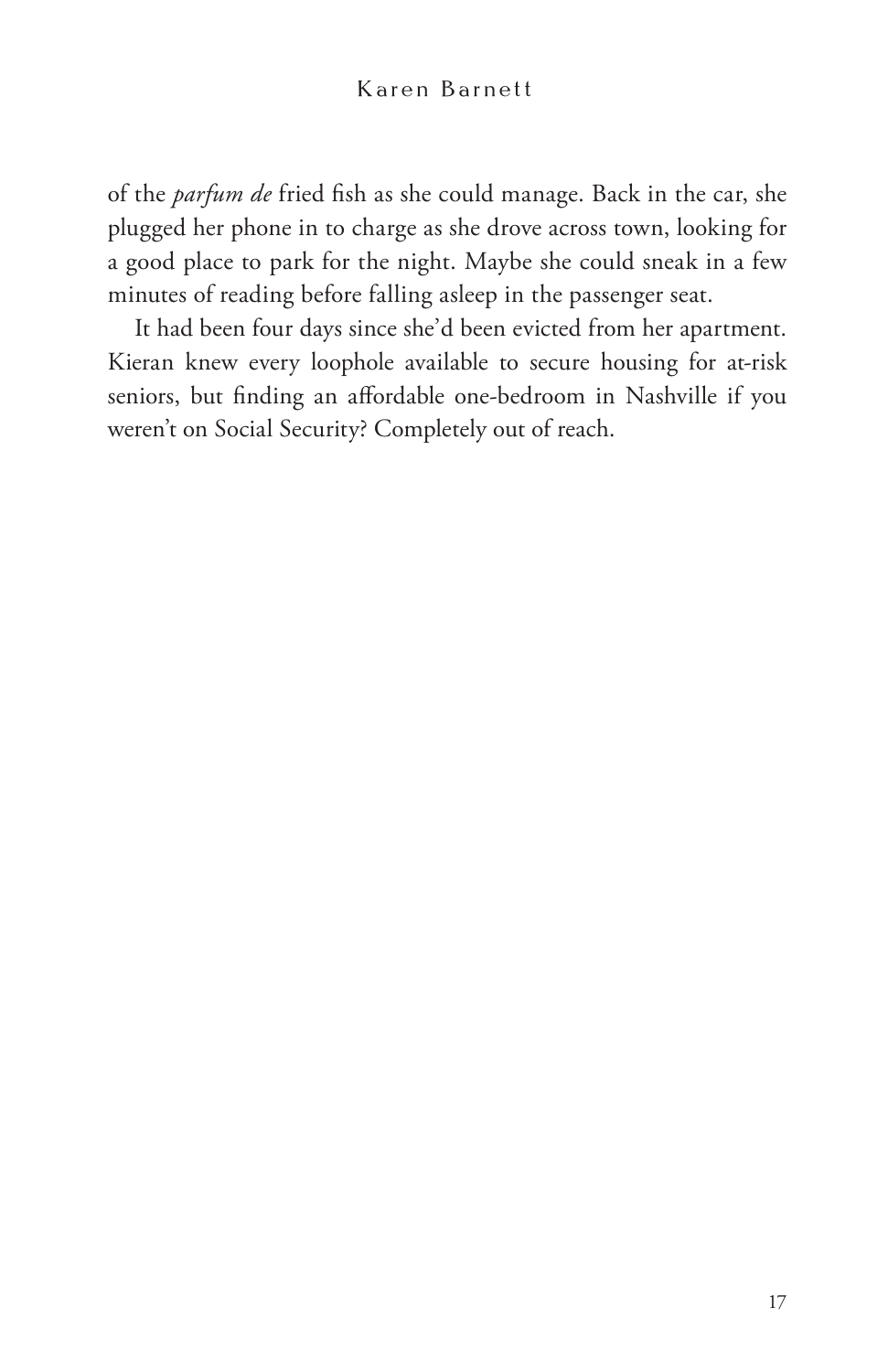#### Great Smoky Mountains, Tennessee March 1932

 $\overline{\phantom{0}}$ 

FALLING THROUGH THE kitchen roof was not on Rosie McCauley's list for today. Instead, she shuffled her rear closer to the edge, taking care not to put all her weight in any one spot. Gripping two rusty nails between her lips, she wedged the wooden shingle back into its place. She hoped driving a nail through the weather-beaten slat wouldn't cause the thing to crumble. With how life had been treating them lately, she wouldn't be surprised if the whole cabin collapsed in a heap.

Lorna found the oaken shake in the yard after last night's blow right next to a fallen tulip poplar. The trunk had missed the old cabin by about twenty feet. If it had hit the house, a mere shingle would be the least of their worries.

Rosie hummed the notes of a hymn as she lifted her head, watching her sister hang bedsheets on the line to dry in the early spring sunshine. She'd spent most of her life keeping an eye on Lorna, as if that were the only reason the good Lord had put her here on the earth. Even though Lorna was grown, she'd always need looking after. God had put her together a little differently than most folks.

Rosie returned her attention to the roof. Moss caked in the cracks made the morning's chore a slippery adventure. How much longer before the mountains reclaimed what their father had built so many years ago? Rosie would add a new roof to the list of things she'd do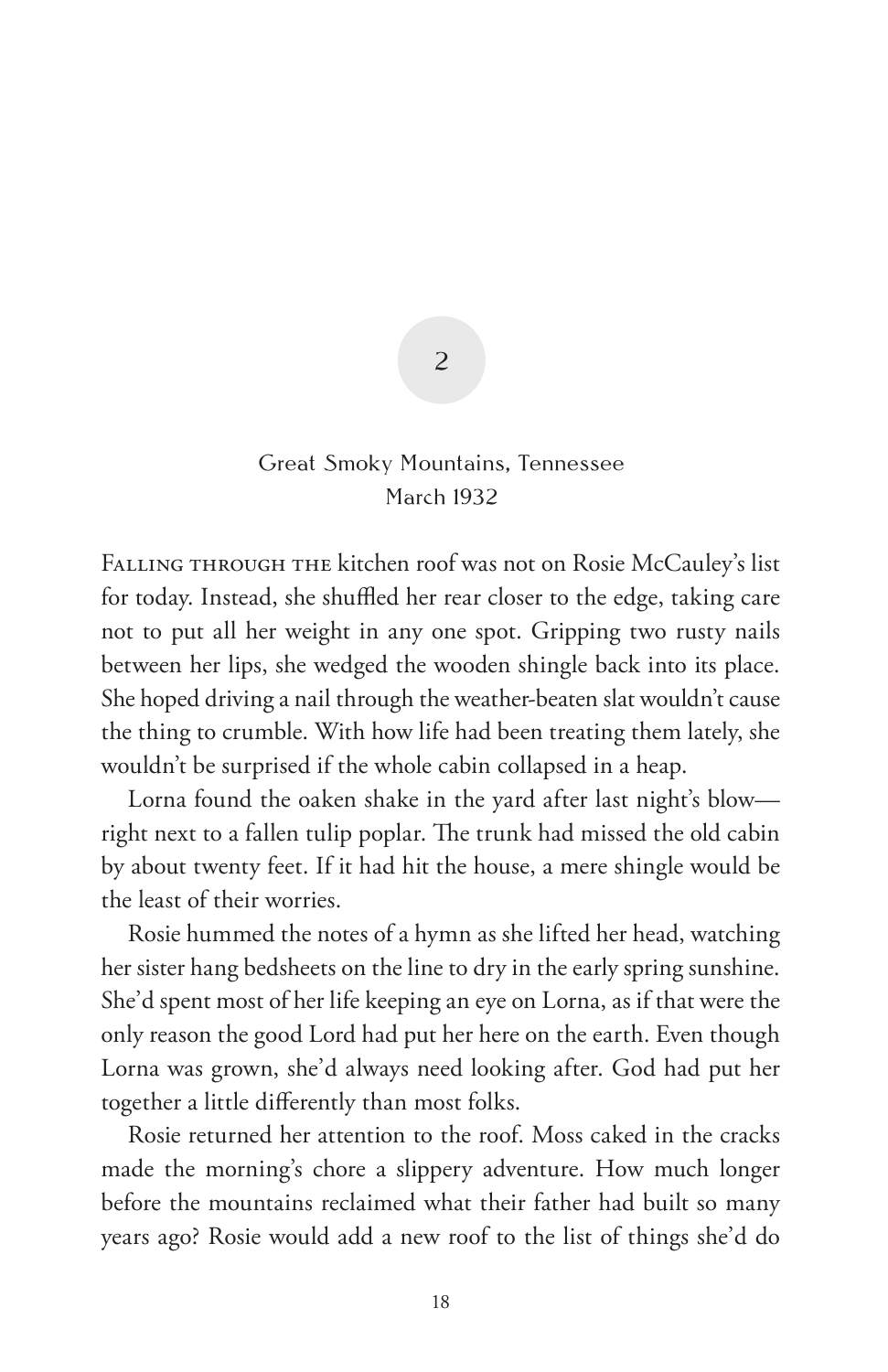when her ship came in, or if John D. Rockefeller stopped by with an extra million dollars.

After sinking the two nails, she sat back and surveyed her work. The sun's rays had warmed the wet surface till steam rose around her, like God redeeming the earth after the deluge. Wasn't that just like life? Rain fell, then out came the sun to kiss it all anew.

Beads of water still clung to the leaves on the nearby dogwoods, the light sparkling through each droplet. Her mama's mountain rose in the distance, the forest clinging to its crumbling slopes in much the same way Rosie held fast to this house—with deep roots. "God in heaven, it's beautiful. Thank You. And thanks for keeping watch over all my kin up there with You. I'm sure hoping You can spare a thought for us folk down here."

A familiar loneliness crashed through her. Resting her head against her knees, Rosie breathed in the damp scents of the forest, letting the chittering melodies of the birds soothe her spirit. The music of the mountains, her pa would say.

Crunching in the underbrush caught her attention, and she straightened to look. They didn't see bears round these parts much anymore, but you couldn't be too careful.

*Worse.* A stranger hiked through the woods with a pair of field glasses clamped in one hand, a roll of paper in the other. He didn't walk like a local, following the well-worn game trails, but instead pushed straight up the hill above her cabin. A revenuer? Her stomach clenched. Her pa's grave had hardly grown over, and the agents were already skulking around again?

They'd never find a still on her property. Not after what happened. "Halloo!"

Rosie startled, one foot giving way on the slick rooftop. Someone must have walked up the road that ran along the far edge of her clearing. She peeked over the ridgepole toward the front of the house. The screen door slammed below, vibrating the boards under Rosie's bare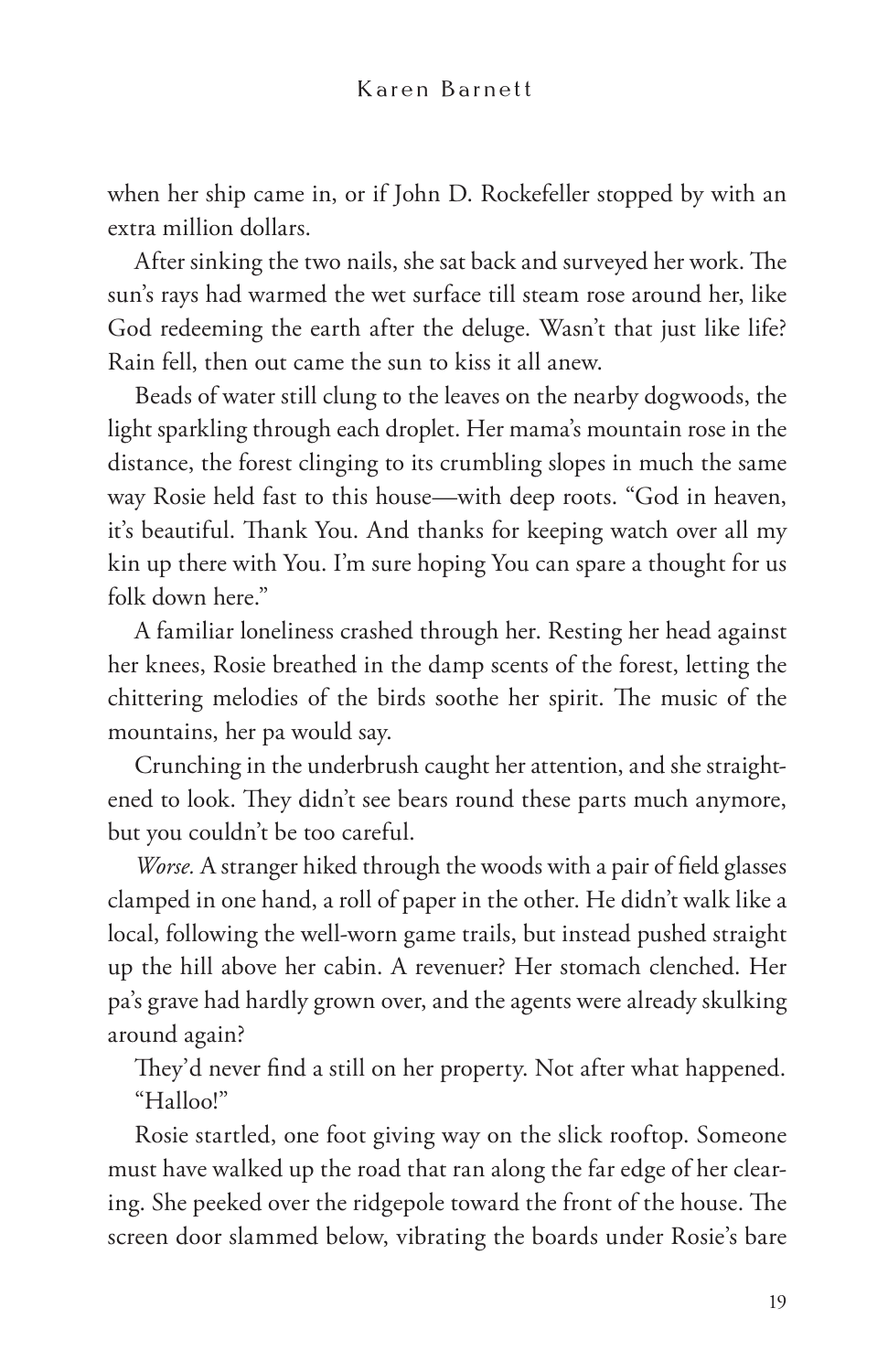feet. Lorna must have run for the house. She used to love trading howdies with folks in the holler, but no more.

Beau Tipton trudged up the dirt path, his hands jammed in his pockets. "Rosie-girl, you home?"

"Yeah, Beau, up here." She took a few careful steps. "Just fixing a loose plank." Rosie cast one last glance at the other fellow—the stranger on the ridge. Thank goodness Lorna hadn't spotted him, or she'd be fighting nightmares for days. Beau was familiar enough, but a revenuer? Hopefully, she'd get over these nervous spells soon and be back to her normal self.

Rosie scrambled down the wooden ladder, the seat of Pa's old work trousers damp from where she'd been woolgathering on the roof for the past ten minutes. She brushed them off with dirt-stained palms. "I ain't seen you or Maudie in a few days."

Beau pulled off his cap. "Been cleaning up our place. That storm was a real frog-strangler. One side of my cabin's caked in mud, and the water's all across the floor. Maudie's fit to be tied. I'll have to shore the place up. Don't want to get washed clean off the mountain, if you know what I mean."

"I'm sorry to hear that. At least you got a beautiful spot up there."

"Not a bad one right here. And a little more river bottom to work with. Not that it's going to do either of us good for much longer." He dug into his pocket. "I picked up your mail on my way through the holler. 'Fraid it's a mighty official-looking envelope. Folks been getting 'em up and down the road, and they ain't none too happy 'bout it neither. We ain't got one up at our place yet, but I reckon it's about the park."

"Park." She spit the word back, the taste of it as bitter as dandelion greens. "They've been going on about that for years now. What's changed?"

"Ever since Tennessee started talking 'bout condemning property, folks are as nervous as a long-tailed cat in a room full of rocking chairs. They're saying if you don't take the government deal, you get nothing."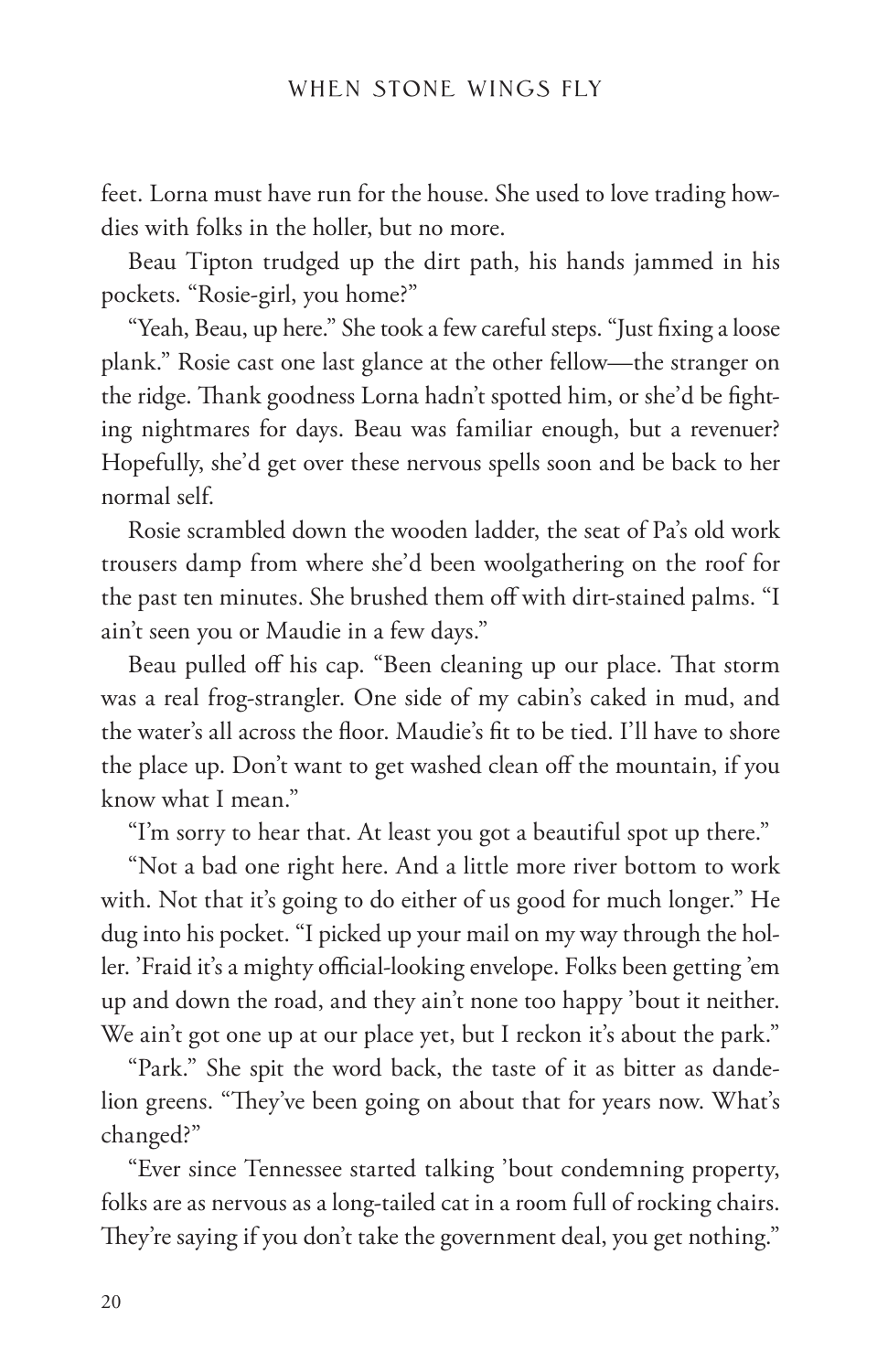Rosie lifted her gaze to the ridge, remembering her pa's stories of meeting her ma at a singing and following her home like a stray mutt. He might have built the house, but he always said it was Mama's mountain. *There's no way it'll ever be the government's.* "I told that state man, the only way he'd get me offen my ma's land was in a pine box." She was tempted to take the letter inside and toss it in the cookstove. Instead, she slid a thumbnail under the envelope's lip.

Beau rubbed a fist across his gray-and-brown whiskers. Apparently he was going to wait for her to read it.

She unfolded the crisp white sheet. The words "Tennessee Great Smoky Mountains National Park Commission" marched across the top edge. Rosie skimmed the brief letter, her heart sinking to her stomach.

"What's it say?" Beau edged closer to peer over her shoulder.

She lowered the letter to her side. "It says they're going to take me up on that deal."

• • •

Benton Fuller pushed through the laurel thicket, the whine of mosquitoes driving him to distraction. The hollows were thick with them this time of year, and apparently fresh blood was especially alluring. He smacked one off his neck. At least he had the comfort of knowing Dr. Hayden was facing even worse in the tropics. Benton's colleague had left on an Amazonian expedition ten days ago, taking half of Cornell's ornithology department and several deep-pocketed donors. Was it wrong to wish the man a few malaria-laden mosquitoes? Benton swatted away the professional envy like one more pesky bloodsucker.

Several weeks in the Smokies ought to ease his foul mood. Hayden could have the noisy toucans and macaws—Benton was more than happy with the birds of Tennessee and North Carolina. They might lack the same glamour, but they made up for it with mystery and secrets. He wanted to learn them all.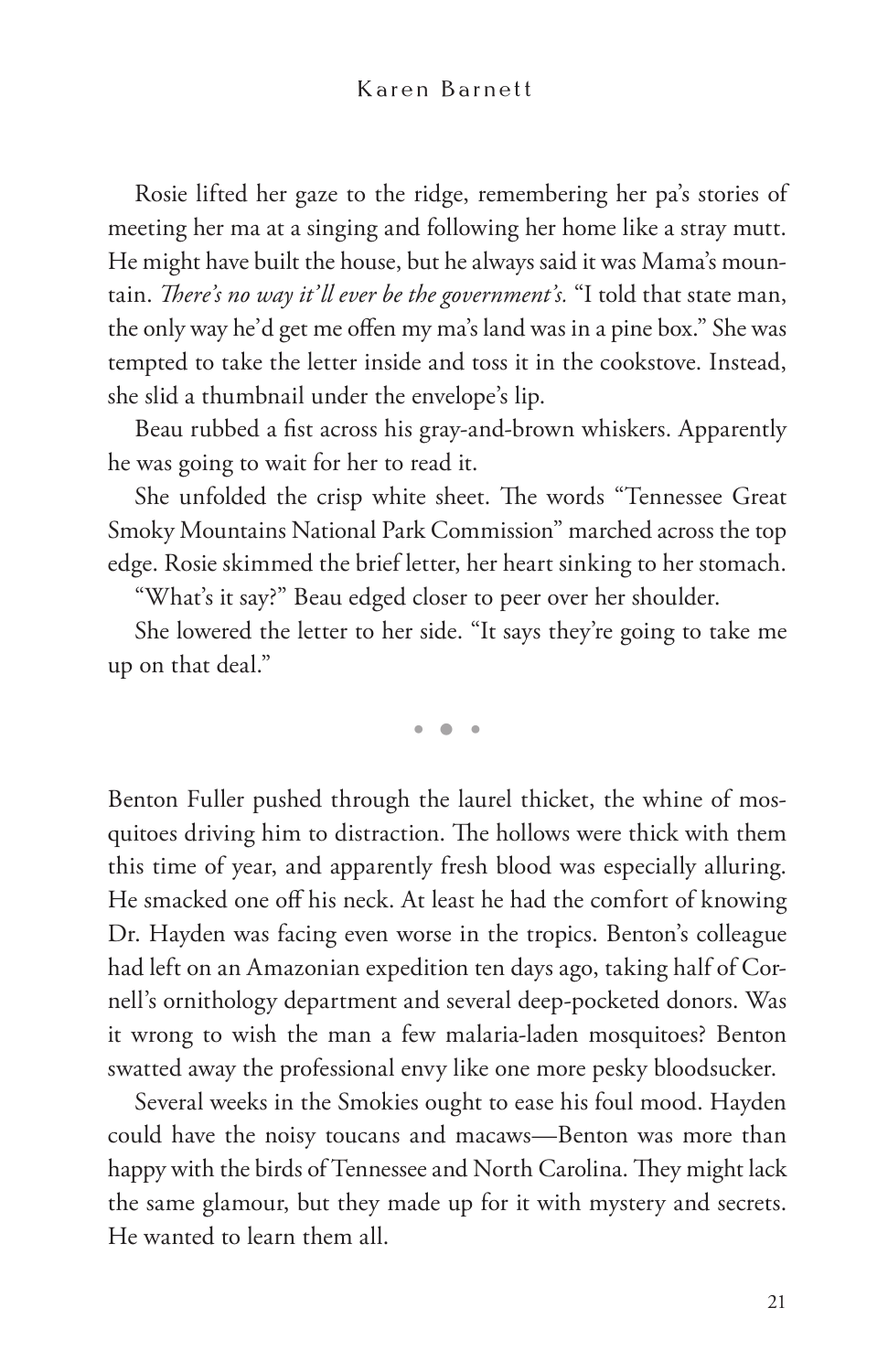He pushed through to a clearing near the top of the ridge, offering a view of the mist-draped hills stretching into the distance. Benton stopped to catch his breath. A subtle fragrance hung in the air, the blend of trees and wildflowers far more pleasing than any concoction devised by a perfumer.

The government had finally listened to the public's cries to set aside this area as a national park. The west had Yosemite, Yellowstone, and the Grand Canyon, and now the Great Smoky Mountains would take their place among America's most treasured and protected lands, once the states of Tennessee and North Carolina finished purchasing the property.

Benton leaned against a hickory tree, the hardwood's strength speaking to the ageless endurance of these mountains. The land bore scars from those who had seen her assets stripped clean, but now that would change. In time the Smokies range would reclaim its former beauty. He could see it when he closed his eyes. The deer, the birds, the bears would all return in great numbers. But best of all? His owls.

A shrill call drew his attention, the sound echoing through the forest. He studied the treetops as the familiar *chirup-chirup-chirup* resounded. He'd expected to see Kentucky warblers but had yet to lay eyes on one for his census. The small songbird typically kept itself hidden in the dense foliage along the river bottoms. He needed a firm sighting before recording it in the official document.

He moved back down the slope toward the creek, careful not to shake the brush. Stopping, he raised the field glasses to his eyes and scanned the shadows for the flash of the warbler's yellow feathers. The call continued to ring through the woods.

The bird finally bounced into view as it flitted along the forest floor, picking at the leaf litter. Benton lowered the binoculars and reached for his notebook. It wasn't a rare Amazonian parrot, but the sighting still delivered a jolt of satisfaction. Another species could officially be listed in the new national park.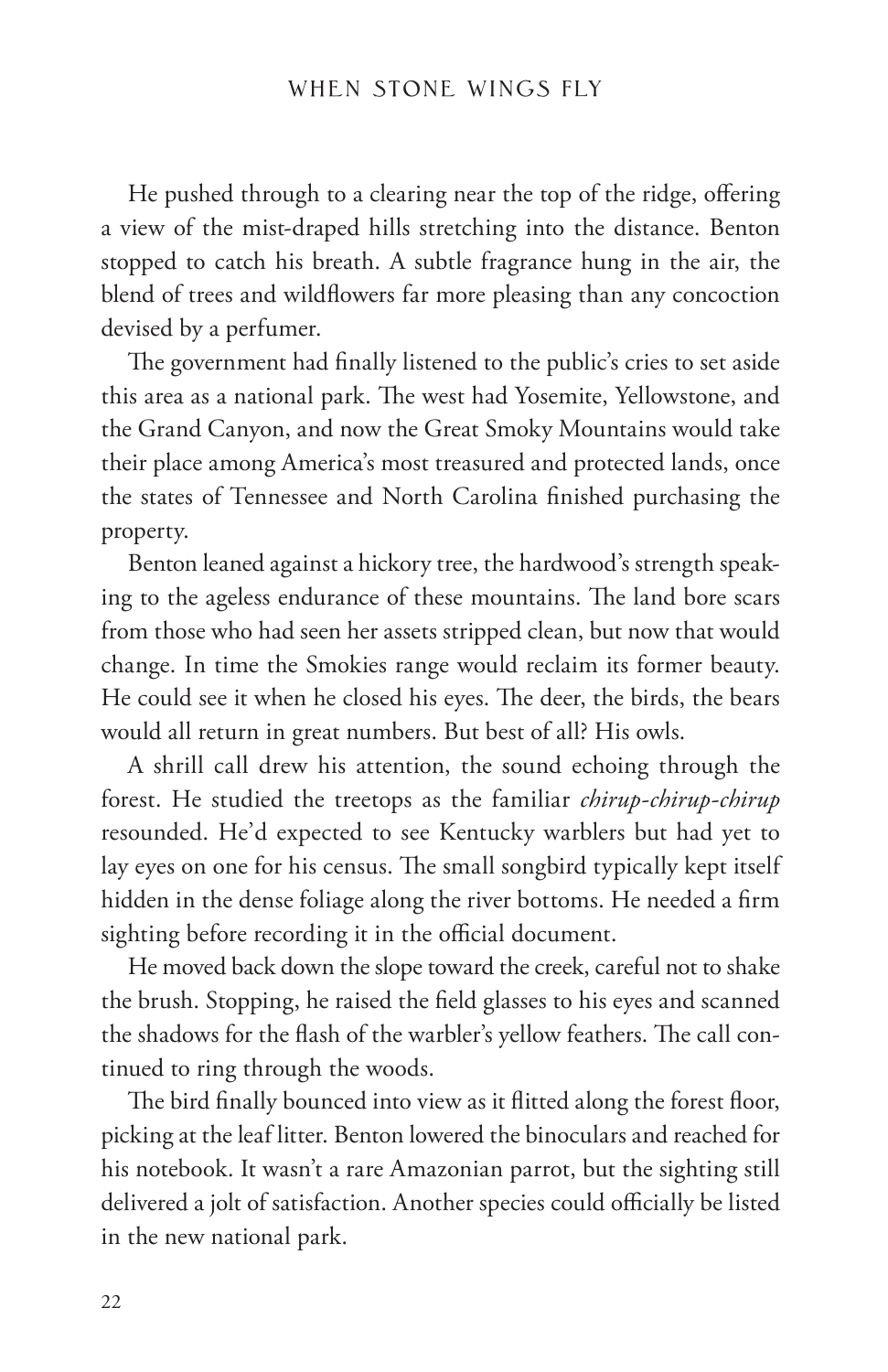As he scribbled, the warbler's call shifted to a sharp *chip*. Seconds later, another. Benton lifted his head. He'd been here for several minutes already—why was it sending up the alarm now? A second warbler echoed the warning somewhere in the distance.

As if in reply, a lower-toned trill cut through the day, the notes descending like the soft whinny of a horse. Benton held his breath. *Screech owl*. He'd been hoping for this moment since he'd set out from New York but hadn't anticipated it midday. His colleagues had bickered as to whether any actually existed in the Smokies, though it seemed like prime habitat.

He shoved the book under his arm, turning to gaze around the treetops. He'd dreamed of finding a nesting pair early in spring so he could follow them through an entire life cycle. Ideally it would have been closer to where he was staying at Elkmont's Wonderland Club Hotel, but he knew better than to look a gift owl in the beak . . . or whatever.

Benton mimicked the call, hoping to catch sight of the tiny owl and follow it to its tree cavity. After two more tries, he received a tremulous response. He cocked his head to track the call through the trees. Jamming the notebook into his pocket, Benton shouldered his canvas pack.

Most folks thought of the forest as a quiet place, and in comparison with the city, he supposed it was true. But it was also alive with activity—leaves rustled on the wind, squirrels scampered through the limbs, water dripped from leaf edges and trickled from springs, and bird life created interesting melodies. The Smokies were a symphony of sounds and smells. The idea of returning to the classroom and Cornell's stuffy library was something he wouldn't dare consider at this moment. It seemed ludicrous that a love for birds and nature should lead to someone being locked away in academia.

A fluttering to his right stopped him in his tracks. The small owl rested on a limb about twenty feet up in a shagbark hickory. The bird roused its reddish-brown feathers and shook like a wet dog before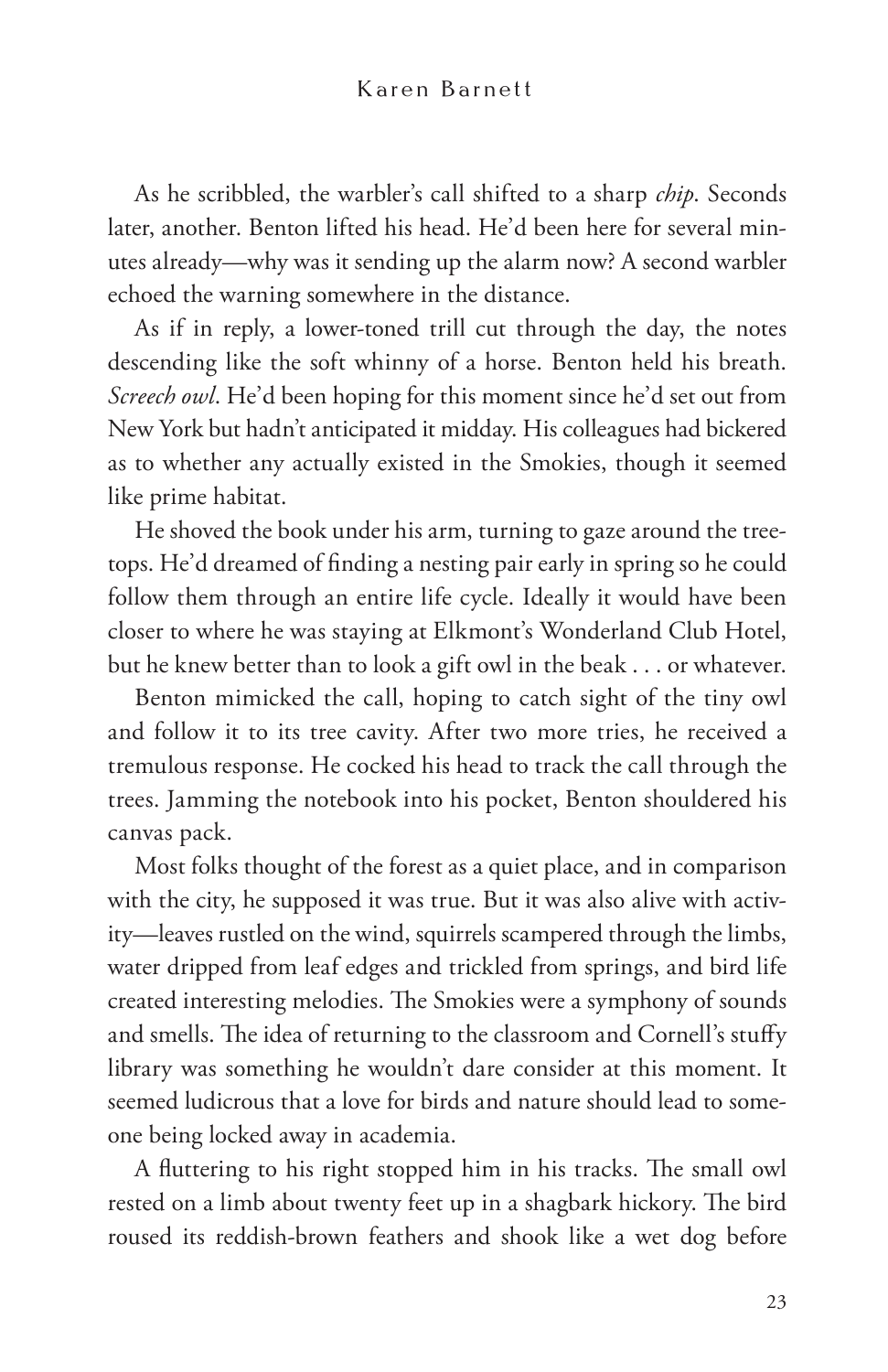stopping to preen them into place. If it hadn't been for the motion, he'd never have seen it. He mimicked the call again, a gentle trill from deep in his throat.

The owl turned its head left and right, as if trying to locate the interloper before responding in kind.

Lowering himself to one knee, Benton lifted the binoculars and studied his feathered subject. "Come on—show me your home."

Instead, the owl remained stationary for ten minutes and then closed its eyes.

Sometimes one had to endure long stretches of boredom to earn those fleeting moments of enchantment. Lowering the field glasses, he reached into his pack for the paper-wrapped sandwich he'd stashed earlier. He wasn't going anywhere soon, that much was obvious.

From this vantage point, he had a good view into the hollow. He traced a column of smoke to a run-down cabin just this side of the creek. The mountain people seemed to eke out the barest existence from their small farms. This family must be one of the few still fighting condemnation.

The familiar low trill made him look up. A second owl swooped over to join its mate. Ducking inside a hole in the decaying trunk, it disappeared from view.

"Got you." He reached for his notebook and scribbled information as fast as he could. He might be in the park to conduct a census of the overall bird population, but screech owls were his passion. If he could get enough info to send to the Audubon Society, they might fund future studies.

The owls and their nest were perfectly hidden in the tree cavity, safe from larger owls and anything else that might harm them.

*Hidden*. Benton glanced up at the nearby trees. A blind would be ideal for studying this pair. He could observe them whenever he wished, and they wouldn't be disturbed by his presence.

A branch snapped in a nearby thicket, and the warbler uttered its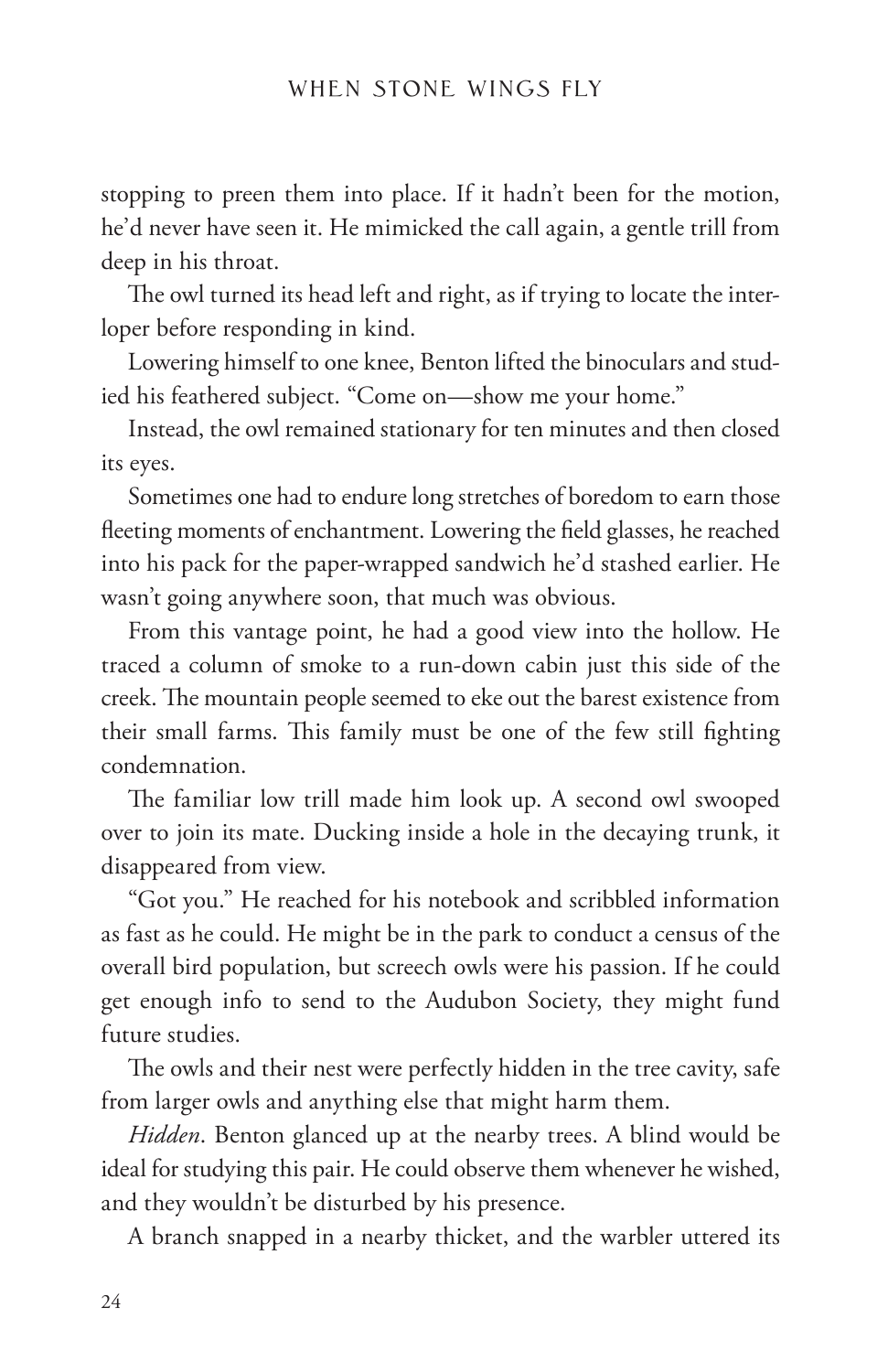sharp *chip-chip-chip* again. Benton straightened. The owls might be safe from predators, but he was not.

The dark barrel of a shotgun slid into sight from the dense brush. "What're you looking for?" A voice growled from the cover of the laurels.

Benton's thoughts scattered like so many sparrows. "I . . . I don't . . ." He lifted his hands. "Birds, mostly. I'm not looking for trouble."

"You government?"

"I'm a professor of ornithology from Cornell University. So no." Benton considered the voice. It didn't sound like a grown man's. A boy perhaps? "I'm performing a bird survey for the new park. They want a record of how many different species are living in the mountains here."

"You ain't in the park." The shrubs quaked, and a young woman stepped into the open, her grip on the shotgun secure. She cut an odd figure, dressed in a man's plaid shirt and denim trousers. Underneath a beaten hat, a dark braid hung over one shoulder and reached nearly to her waist.

Benton retreated a few paces to keep a comfortable distance between himself and the business end of her firearm. "Begging your pardon, miss, but my map says it is—unless I somehow wandered off course."

"You're on McCauley land, and over yonder"—she gestured with the gun—"is Samson property. They're just as likely to shoot you as say hello. Iffen you're out looking for stills, I don't cotton to such business on my land."

"I'm simply looking for birds. Here, I can prove it to you." He lowered his pack to the ground.

The action caused her to step back and tighten her grip on the shotgun.

"I only want to show you my census." Benton unbuckled the straps and opened the bag, letting several books and charts slip onto the ground. "You've got some wonderful specimens in your woods here. I just located a nesting pair of Eastern screech owls." He opened his Audubon guide and pointed at the illustration.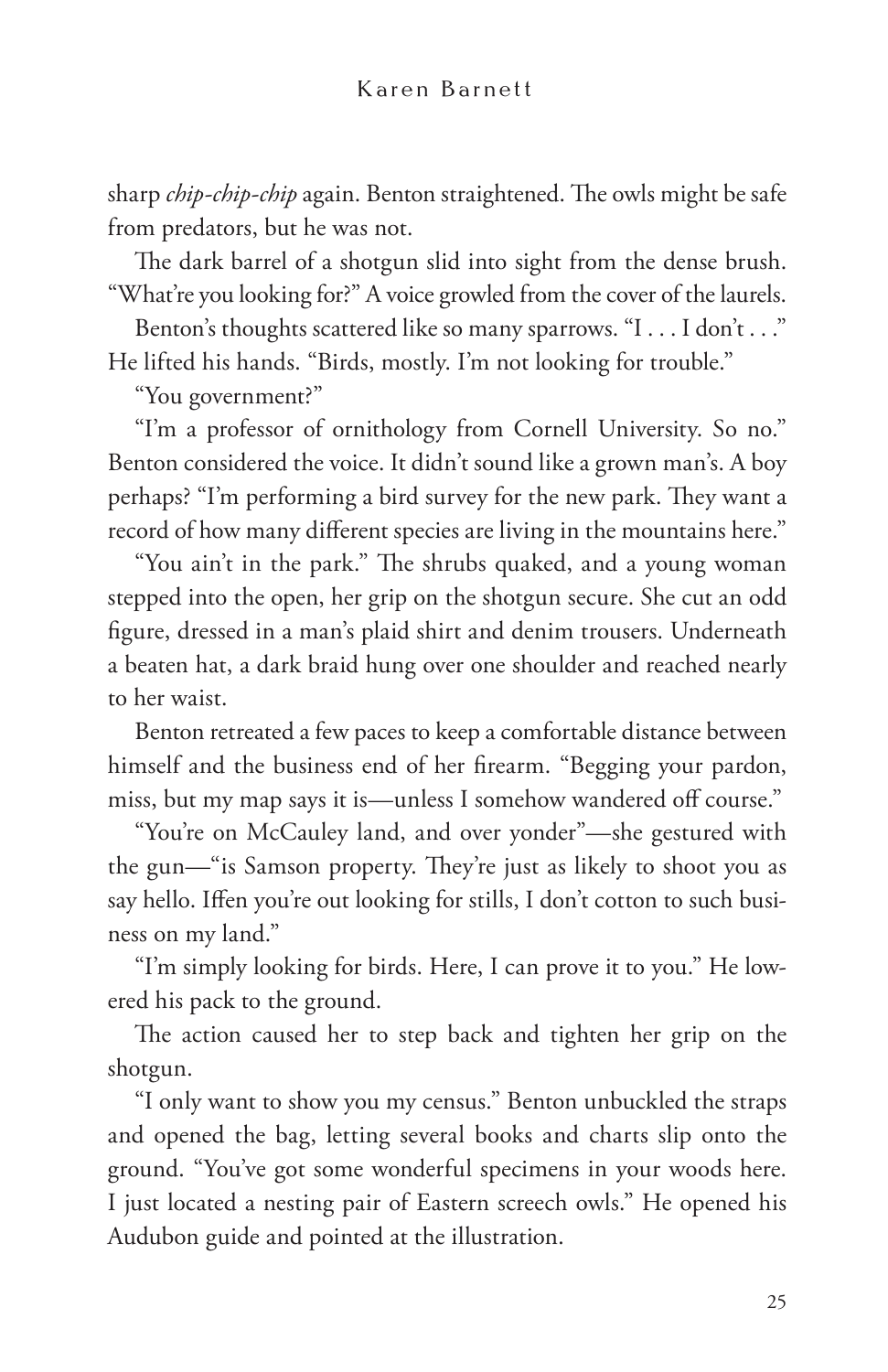"I've seen 'em. They come through every summer." Her brown eyes softened. "Never did understand why they called them 'screech.' They've got lovely calls. Now barn owls? Their screech could shave a year off your life."

He couldn't resist the grin spreading across his face. "You appreciate birds?"

"Don't most folks? They add a little color and music to God's world, don't they?"

"I think so—to our world, anyway." He'd never been much for God talk. Still, the knot of tension in his shoulders eased. "But I have a particular interest in owls. I'm hoping to do a study on screech owls while I'm here working on the bird census. I'd love to spend some time watching this pair, if you don't mind me on your property."

"Hootenanny?"

He closed the guide, suddenly feeling more lost than ever. "Beg pardon?"

"The owls—Hoot and Annie. That's who you're watching?" Her brown eyes held an air of mischief.

He smiled. "You've named them?"

"I name a lot of the critters hereabouts. My sister and I have done that since we was little." Her gaze locked on his book. "Why are they counting the birds?"

"The government wants to better understand the land they've purchased. Find out what's here and what's not."

"Purchased?" An unladylike snort escaped her. "They're *stealing* is more like it. Families been living here for generations, and the government thinks throwing a few dollars at us will send us packing? Where are we supposed to go?"

He'd heard the complaint before. Whereas the western parks had been carved largely from public land, this new venture was being cobbled together from bits of private land. Schoolchildren from North Carolina and Tennessee had been donating their pennies for years, and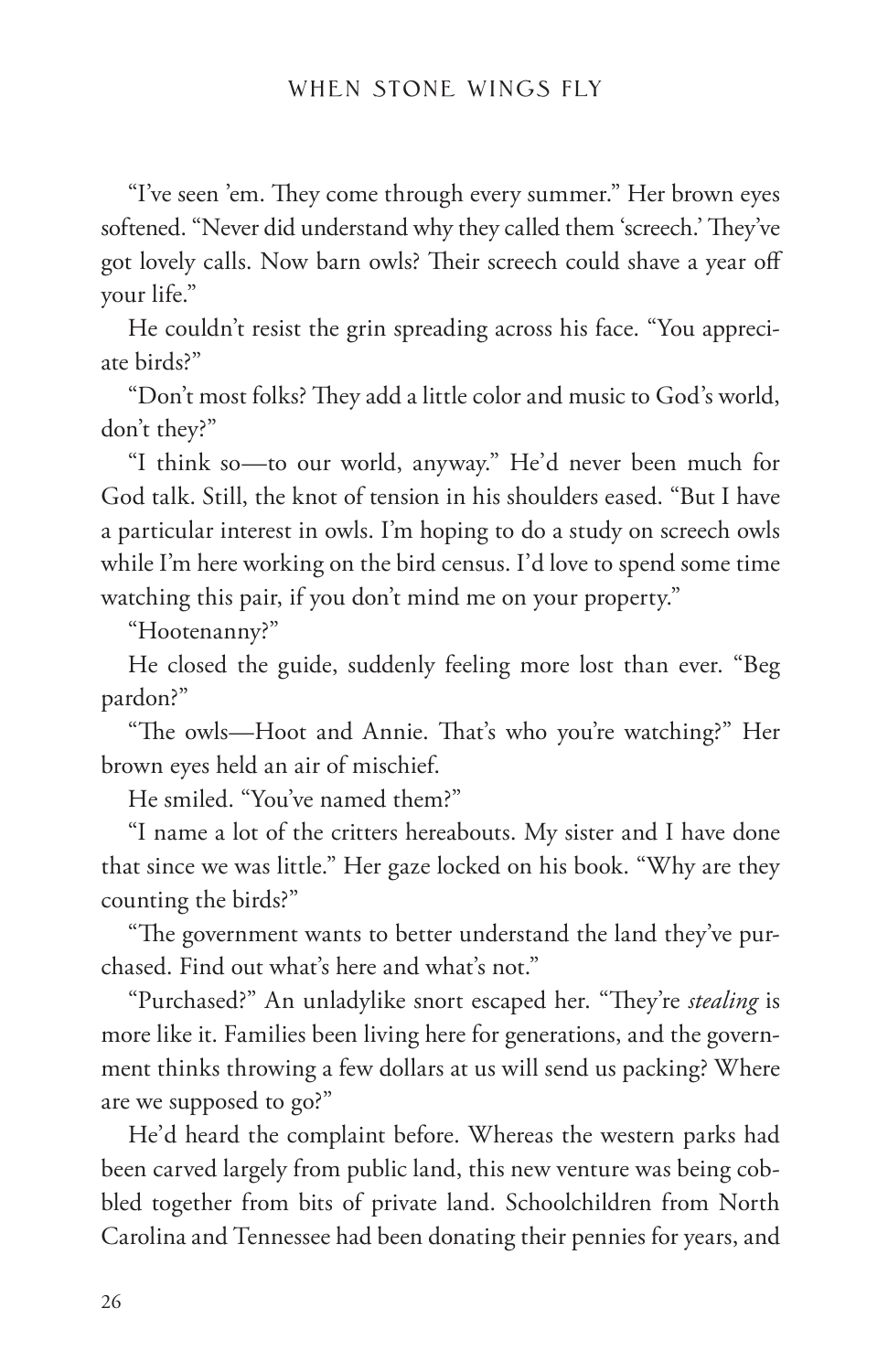now that Rockefeller was matching their funds, things were moving quickly. "I know it's been difficult for the local communities, but this park is going to be beautiful. It will benefit so many people."

"You want to walk over to my family's graveyard and tell that to my Cherokee great-grandmother? Because she'd understand that sorta talk better than anyone."

Benton scooped the books into his bag. He wasn't here to debate with the locals. "I'm sorry about the trespassing, but I truly thought this parcel had already been obtained. Is that Jakes Creek down there?"

Her eyes narrowed. "It is."

He reached for the map and unrolled it, studying the contour lines that delineated the various ridges and hollows. "I was told everything from the Little Brier Branch to the top of Rocky Ridge had been purchased already. Perhaps your husband—"

"You're wrong." She shook her head, sending the braid swinging. "I ain't signed nothing."

Surely this young woman couldn't be the owner. He folded the map over. "You're going to be completely surrounded by park land soon. I do hope you're not alone out here."

That had been the wrong thing to say. Her face darkened, her hands tightening on the gun. The barrel rose slightly to point at his shoes. "I ain't alone."

He tucked the map under his arm. "Look, we started badly. I never even introduced myself. My name is Benton Fuller. And I'd really like to have the opportunity to study your owls. This will be part of the park eventually, after all, Miss—"

"McCauley. Rosie McCauley." Her brown-eyed glare had returned. "And you'd best get off my land."

• • •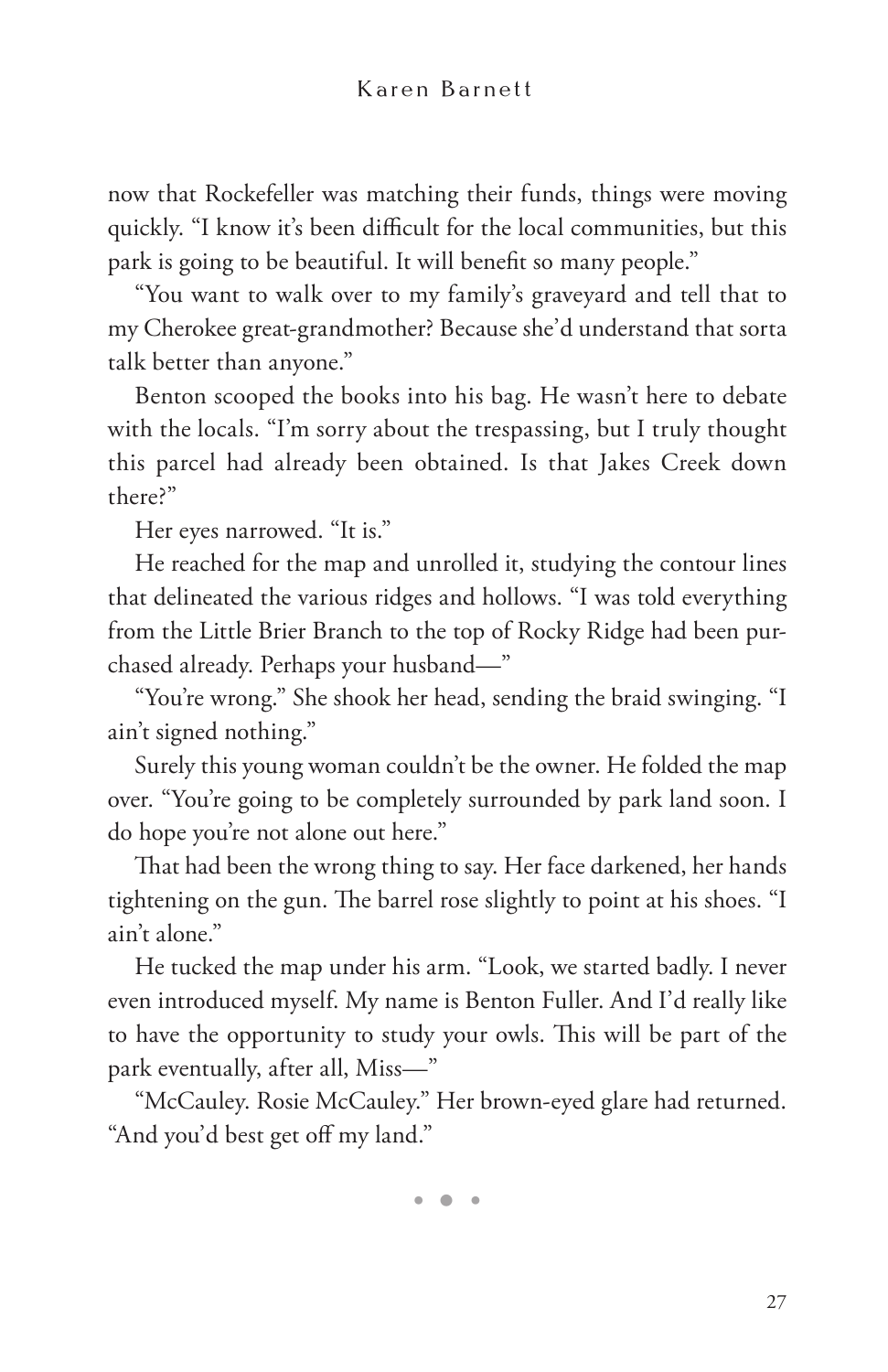The man's words haunted her for days. "*This will be part of the park eventually, after all*." She'd heard the same thought expressed by many people, but for some reason this birdwatcher's offhand comment had sunk right to her core. He was so matter-of-fact, like he was just talking about a change in the weather.

Rosie sank onto the ladder-back chair as the last of her energy drained out of her. She pulled the crisp white paper out of its envelope and studied it. Over the past weeks, three different neighbors had stopped by to say goodbye—families who had lived in the holler for generations. At this rate, she and Lorna might soon be the only ones left.

"*I do hope you're not alone out here.*"

She let her head fall forward into her hands, lacing her fingers over her eyes. Once again the roof had leaked overnight, leaving her feather tick soaked. First thing this morning, she'd dragged it out to a sunny patch to dry, then had spent the early hours weeding the garden and tending the bees. Now she faced the unwelcome task of climbing back onto the roof. She didn't have money for new shingles and certainly not enough to pay anyone to do the work. To top it off, she'd found one of their two hogs dead in the woods, the meat long spoiled. If she couldn't track down the other one before butchering time, there'd be precious little bacon and lard this year. Letting them forage meant she didn't have to feed the animals from their minimal corn supplies, but it also put them at risk. Could she afford to keep the second one penned up all year? Could she afford not to?

Worst of all, would she have to choose between the roof and food for the table?

She unfolded the paper, spreading it flat and smoothing the creases.

The state land agent had come by at least four times in the past year to wave money at Rosie and make threats if she didn't take the deal. The idea rattled around her mind like a raccoon stuck in a box trap. Leave their home—the cabin Pa had built for Mama so many years ago?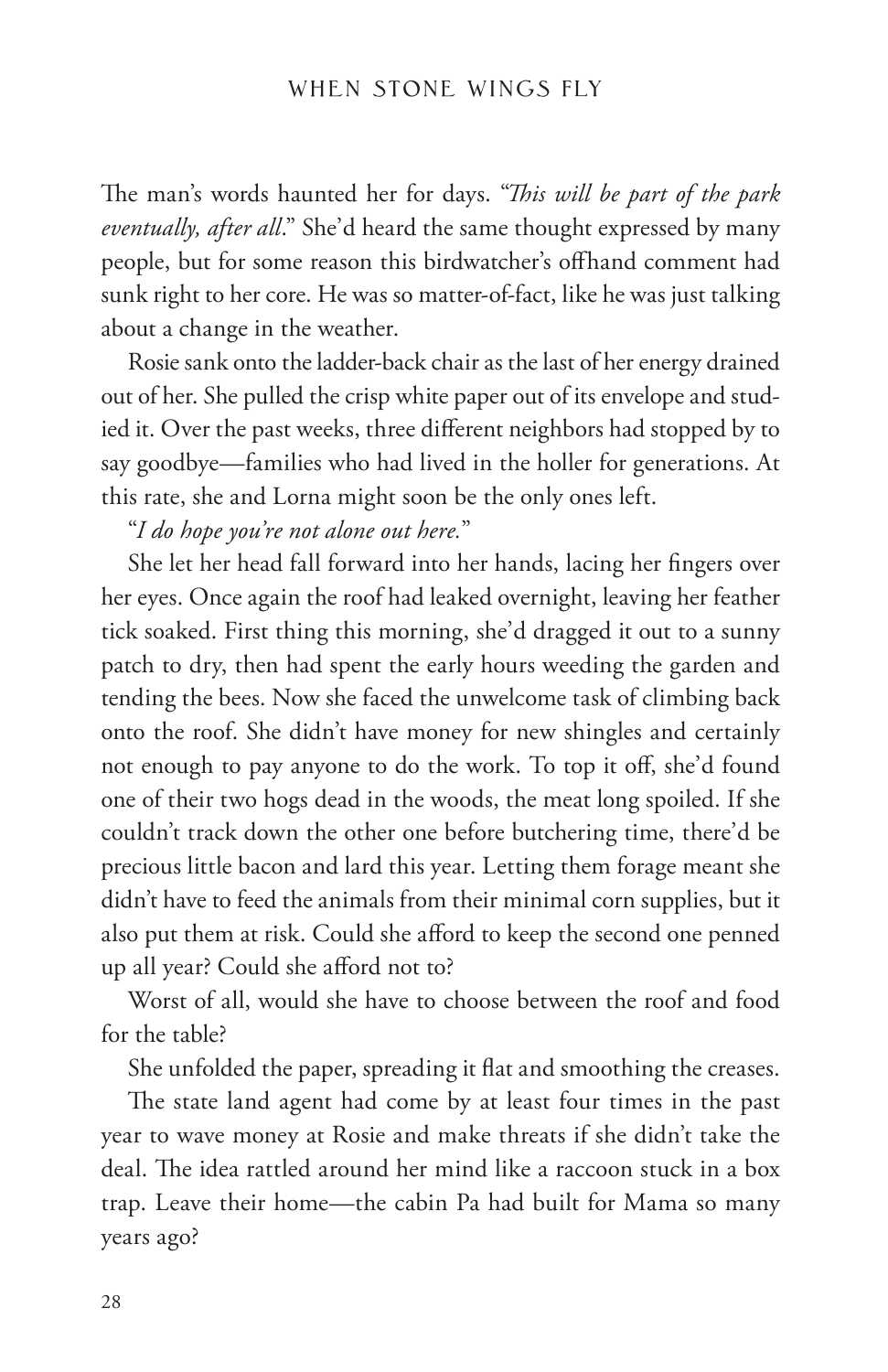#### *Pa, what would you do?*

Their neighbors, the Allens, had moved to Sevierville to live with their kin, but she and Lorna were alone in the world. She'd not felt it so keenly since they'd laid Pa to rest in the family cemetery six years ago. With the money the government was offering, they could buy a small house in town—but then what? Other girls dreamed of marrying and getting out of the mountains, but she couldn't put her mind to living anywhere else. And Lorna would never understand.

She ran a finger over the last line. This was the first time they'd offered a deal she'd even dare consider—a lifetime lease. They'd only peddled such offers to a handful of the older folks, ones who were nigh on to the grave anyhow. Had Lorna's hardship triggered this?

According to the letter, if she sold the deed to them, she and Lorna could stay right through Rosie's lifetime. She'd pay a dollar a year for the right to live on their land. For that, they'd pay her three thousand dollars up front. Three *thousand*. It was a heap more cash money than she'd ever dreamed of. It would pay for the roof and buy supplies for years. They didn't need much.

But the homestead would no longer be hers.

Lorna's shriek jerked Rosie to her feet. Her sister burst through the door and flew past, aiming for the loft ladder.

Rosie grabbed for her elbow but missed. "What's wrong? What's happened?"

Lorna's attention darted back to the doorway, mouth slack. She shook her head violently, lifting both hands to dig into her hair. A moment later she launched herself up the ladder like a bear cub clambering into a tree.

Rosie hurried out to the porch. Her sister didn't like guests, but this was a bigger fit than she'd thrown for anyone else. Was it that stranger from the other day?

Her breath caught when she spotted the Samson brothers coming up the road. Just what she needed. Resisting the urge to grab her gun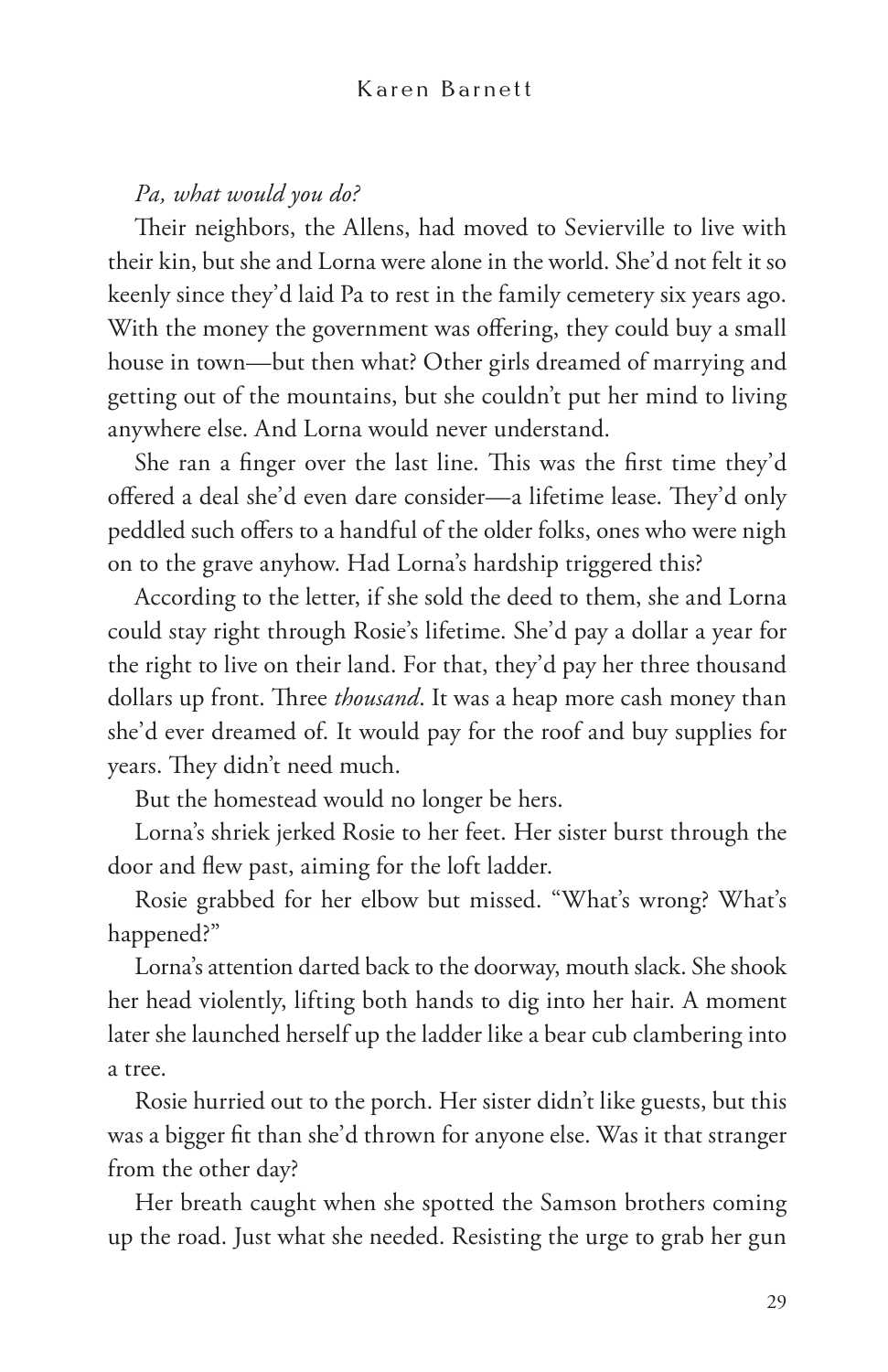from the pegs, she hopped off the edge of the porch and headed to meet them.

Will Samson weren't so bad, but his brother Horace could be a handful—and then some. Both of them had courted Rosie at one point or another, but Horace was the only one who'd tried strong-arming her into the woods after a barn dance. He'd reeked of shine that night, but he wasn't much better stone-cold sober. Her pa had always warned her to stay clear of them. She'd trusted his judgment after that.

And yet they were still neighbors.

"Afternoon there, Rosie." Will tipped his slouchy hat toward her, his other arm tucked tight against his chest. He'd injured his hand in a logging accident a few years before, and it hadn't been much good to him since.

"Will. Horace." She came to a stop at the edge of her clearing. She didn't aim to invite them in to visit a spell, not with how Lorna was acting.

Horace pulled off his cap and ran stubby fingers through his brown hair. "Beau Tipton said you got one of them letters. Curious what you're planning to do."

"I ain't made a decision yet. We could use the money, but I don't like the idea overmuch."

Will nodded. "We're staying, if that helps you any. We got work on the road crew, and they'll let us stay put for now."

Horace jammed a hand into his pocket. "In case you was worried about us deserting you."

The thought hadn't crossed her mind, but probably best to keep that to herself. "Glad to know we'll still have neighbors. Lots of folks are hightailing it out of here. The cash payments are mighty tempting." She folded her arms. "I'm needing a new roof and some other repairs. Our place took quite a beating in that last blow."

Will gestured toward her cabin. "We could help with that."

"That's mighty nice of you, but—"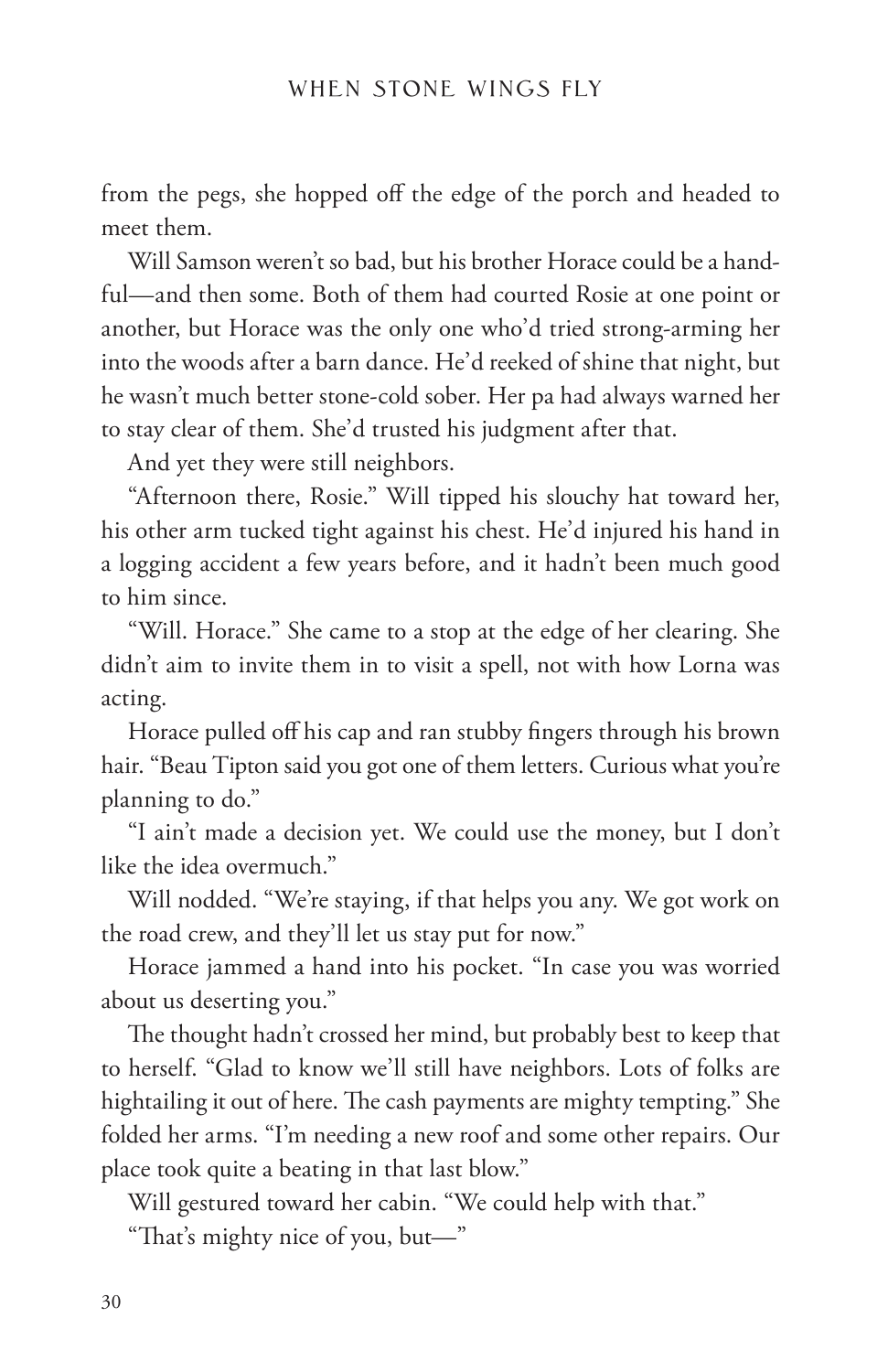"In fact . . ." Horace cut in. "We got a business proposition we wanted to discuss."

Will shot his brother a sideways glance. "Not that one has to do with the other."

"Iffen we work out a deal, she'd have the money she needed." He folded his arms.

Rosie couldn't imagine what he was talking about. "What sort of proposition was you fixin' to offer?"

Horace spat tobacco juice at the ground behind him. "Your branch. We want to use it. The water's cold and sweet—the best in the holler. By the time it gets down to our place, it's slow and muddy."

"We could have a nice little 'shine operation." Will's blue eyes caught hers. "We could pay you outright or split the profits, whichever you prefer."

Rosie's throat tightened. "You know how my pa died. How can you even ask such a thing?"

"It'd be good money." Horace jutted his chin forward. "Fix that roof and put a little aside."

Will lowered his voice, his tone gentle. "Your pa's death were an accident, Rosie. We'd be careful."

"And he wasn't? Is that what you're saying?" She heard the hypocrisy in her words, but she couldn't stop them. *If only Pa hadn't been so desperate.*

"Of course I ain't. But you don't have to worry. We'll set it far back in the woods—there'd be no risk to you or Lorna. You wouldn't even know it was there."

"I would know. And when the revenuers show up, they'd know. I saw a stranger in my woods a few days ago. I don't want to have to jump every time I see someone."

"There's no reasoning with McCauleys." Horace glared at her. "Never has been. Pa says the only reason the government's offering you the lease deal is on account of your feebleminded sister. Otherwise, you'd have to take the money and get, just like the rest of the holler."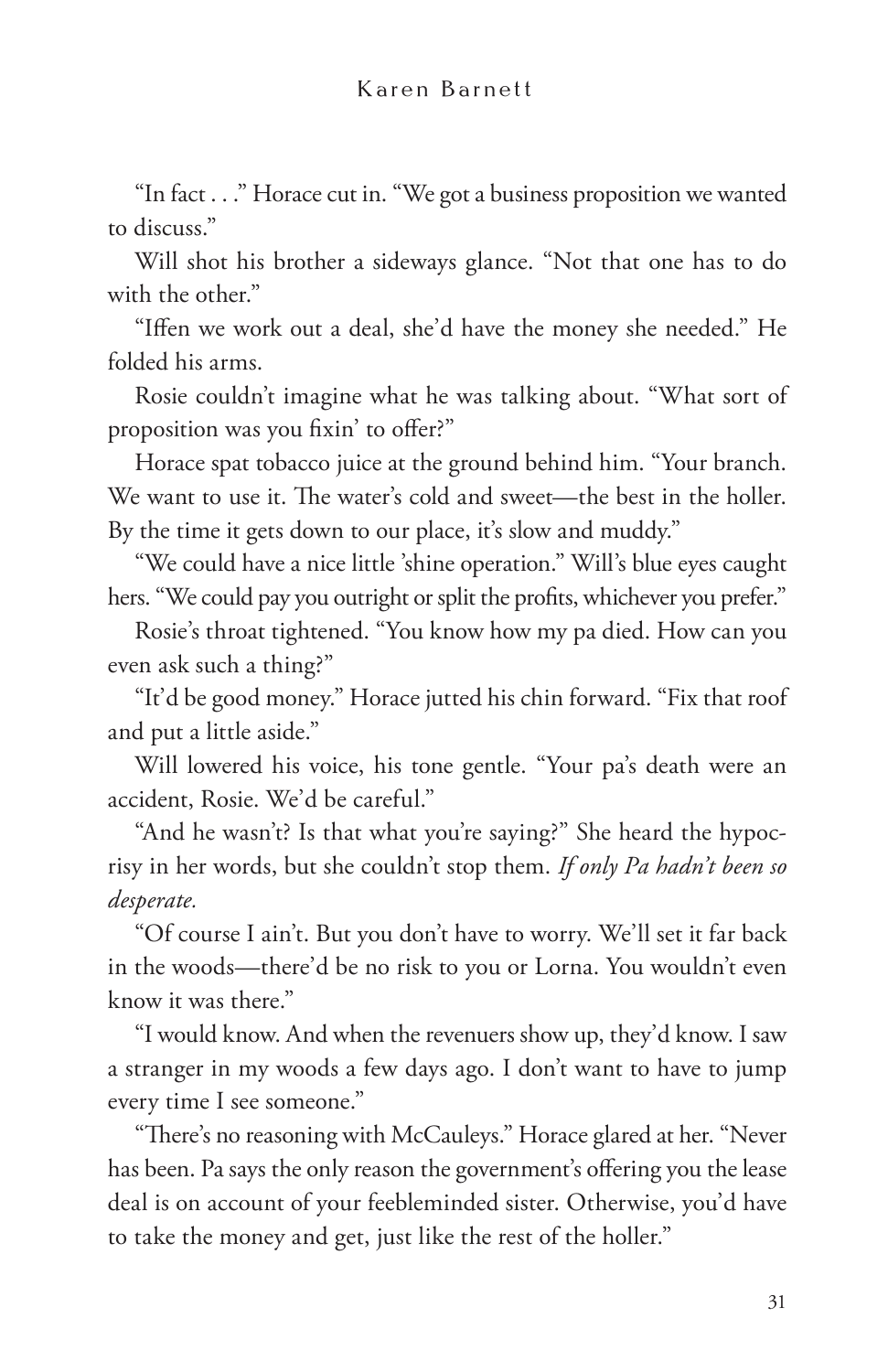"Horace . . ." His brother growled a warning.

Rosie curled her fists. "Don't you dare—"

"She was up at our place again last week." Horace's eyes flashed. "Stole a quilt off our line. She tell you that?"

*Stole?* A pit opened in Rosie's stomach. Lorna always brought in treasures from the woods, but she'd never taken anything that belonged to someone else.

"Now, we don't know that for sure." Will's face drew down.

His brother's nostrils flared. "I seen her. And she ain't supposed to be on our land nohow."

"Lorna doesn't mean no harm." Rosie found her voice. "She likes to visit your goats."

"Pa says he's going to the sheriff and get her committed."

To think she'd once found Horace handsome as the day was long. "Get off my land, and take your shady schemes with you." She turned and headed for the house.

His derisive snort sounded like a hog a-rooting. "Gladly."

"Rosie." Will followed her into the yard. "Horace's just jawing you. Don't listen to him."

She whirled on him. "Get her committed? Of all the fool things to say." Her shrill tone likely carried to where Horace was walking away. She hoped it did.

"Pa's just sore the park offered you a lifetime lease and not us. It's a right plum deal, 'specially since you ain't got no husband or kids." A shy smile crossed his face. "Not for my lack of trying." He tucked his weakened arm against his chest. "Rosie, you had oughta take it afore they change their mind. If they kick you and Lorna off the land, where're you gonna go? How would she make it out in the world?"

The thought sent a chill through her. Folks hereabouts weren't always kind to Lorna, but at least they were used to her odd ways.

"If you see the quilt returned, I'll talk to my Pa—make sure he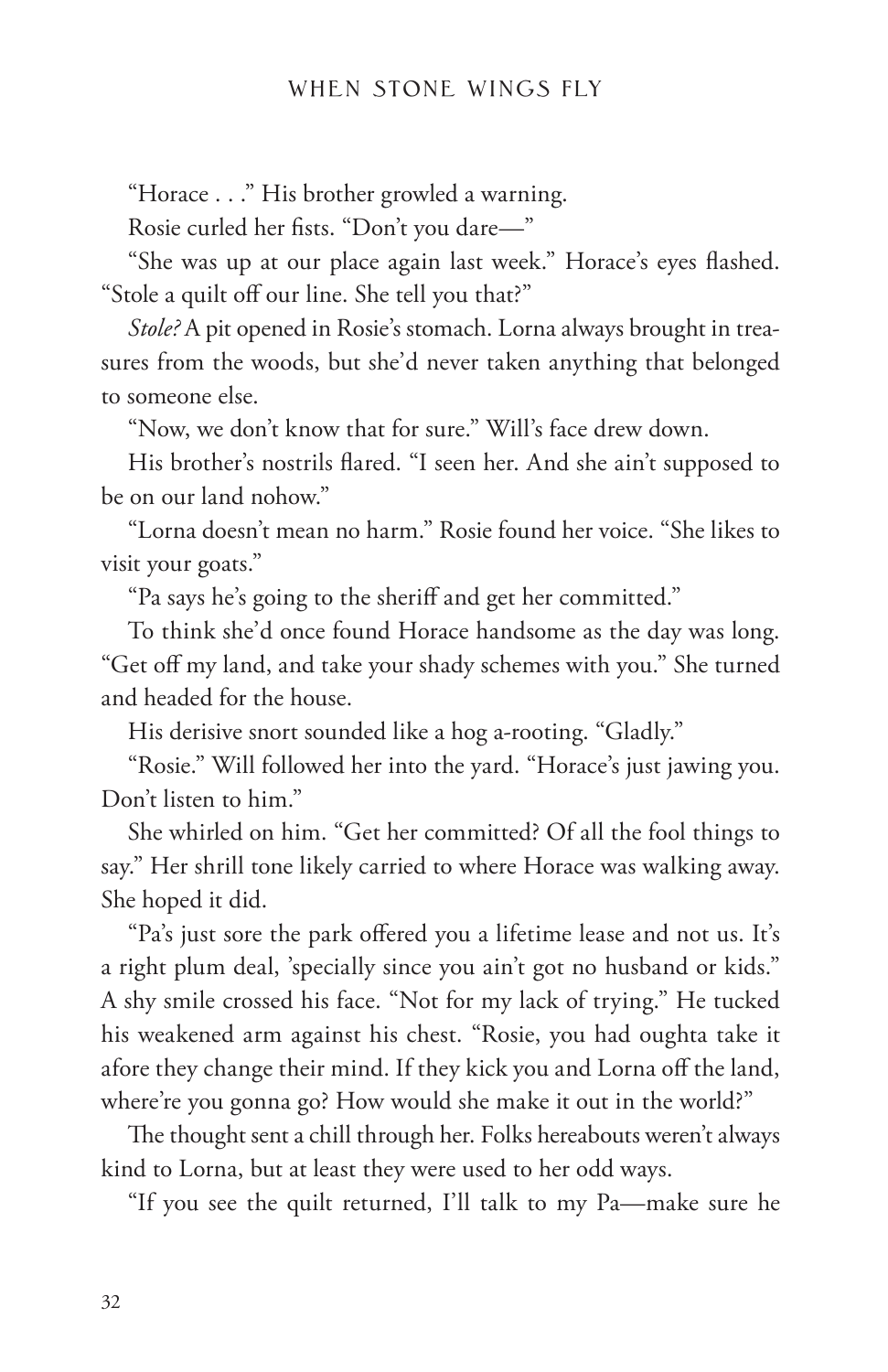don't cause trouble for y'all. But it was one my late mama stitched, so it's important."

"Iffen she has it"—she swallowed against the tightness in her throat—"I'll make certain she returns it to you."

He shook his head, eyes downcast. "Maybe you'd best bring it alone." "All right."

"And, Rosie . . ." He released a long breath, splaying his fingers against his shirtfront. "Let me help with the roof. Please. Or we can have a working, if you'd rather."

His gentle tone melted something inside her. "I . . . I'll think about it."

He touched the brim of his hat in farewell and followed the path his brother had taken a few minutes earlier. The trail they'd oft walked together back in their courtin' days.

She went inside and climbed the ladder to the loft. "Lorna? They're gone now."

Lorna sat on the bed with her face buried in her hands. She peeked out over her interlaced fingers, a question hovering in her eyes.

"Will said . . ." A heaviness settled in Rosie's stomach as she glanced around the room. *Please don't be right.* "He said a quilt was missing. Do you know anything about it?"

Lorna stayed motionless.

Ignoring the tightening in her chest, Rosie set her jaw and walked to the trunk her sister kept near the window. Bending down, she unhooked the latch and opened the lid. A ragged yellow quilt lay wadded in the corner, wedged between Lorna's old doll and a few books that had belonged to their mother. Rosie drew it out, the fabric soft from age and too many washings. "Oh, Lorna."

Her sister jumped to her feet and grabbed a corner of the cloth, yanking it from Rosie's hands. She shoved it back into the box and slammed the lid.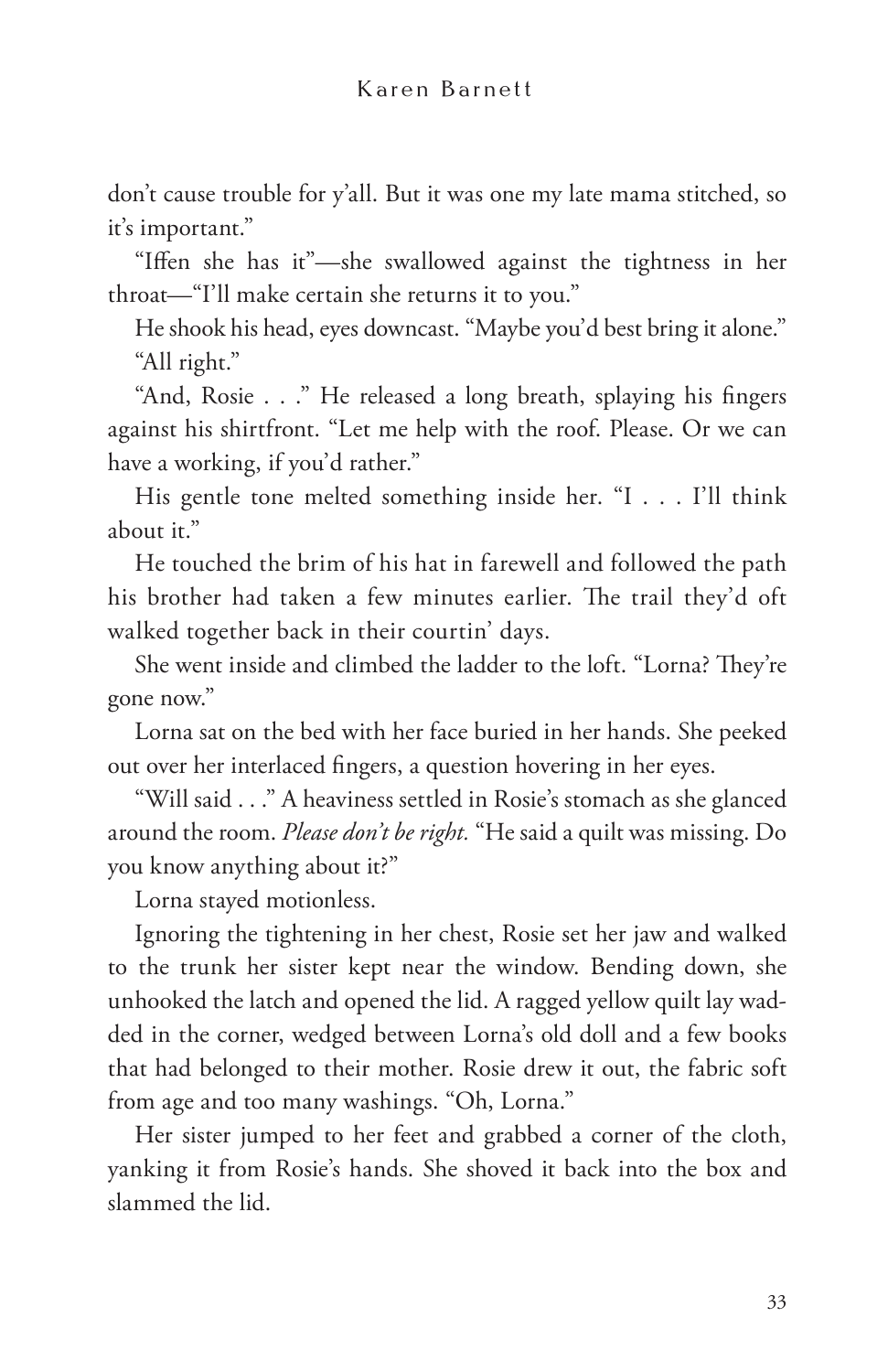"It don't belong to you." The thought of carrying the quilt to the Samsons' made her sick to her stomach, but there was nothing else to be done.

Her sister screeched, pushing Rosie away.

Rosie lost her balance, her tailbone smacking hard against the rag rug. She gaped at Lorna who'd thrown herself across the trunk's lid, sobbing. Her sister had never raised a hand to her, not once in all their years together. She was as gentle as a summer breeze. "What's gotten into you? What's happened?"

Managing Lorna had always been a challenge, but the past few months she'd been restless, like her nerves was all to pieces. Would she continue to worsen until Rosie could no longer keep her safe? What then?

Lorna gulped through her tears, her chest heaving with her rapid breaths.

Rosie had spent her life reading her sister's face, and this was an expression she'd only seen once before—when Lorna had found their pa after the still exploded.

Placing her hands over her sister's a-trembling ones, Rosie pulled her close. The quilt could wait. "You're safe, Lorna. You'll always be safe here."

After finally crying herself out, Lorna let Rosie tuck her into bed. She cuddled her rag doll and drifted off for a nap, like a six-year-old somehow trapped in a woman's body.

Rosie sat on the edge of the bed and watched her sister sleep. If only Lorna could tell her what was wrong and why she had stolen the quilt in the first place, maybe then Rosie could explain it to the Samsons. Then Eb Samson might rethink his plan to talk to the sheriff.

Sheriff Jones had been to their cabin only once before, the day Pa had died. This huge man who weren't afeared to go toe-to-toe with brawlers had shrunk away from Lorna like she'd been one of those lepers in the old-time Bible stories. Would he haul Lorna off to an institution just